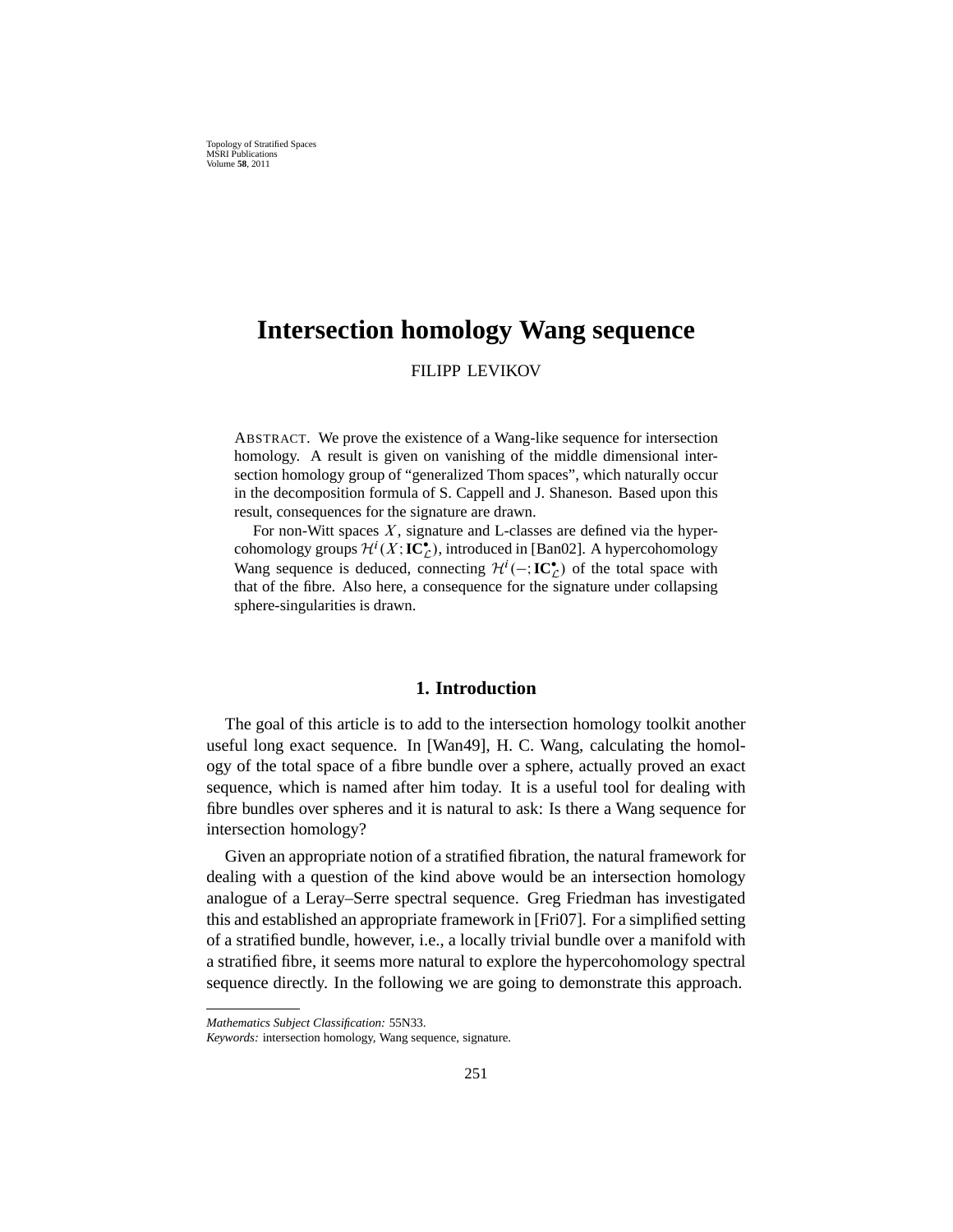Section 3 is a kind of foretaste of what is to come. We prove the monodromy case by hand using only elementary intersection homology and apply it to calculate the intersection homology groups of neighbourhoods of circle singularities with toric links in a 4-dimensional pseudomanifold.

We recall the construction of induced maps in Section 4.1. Because of their central role in the application, the Cappell–Shaneson decomposition formula is explained in Section 4.2. Section 5 contains a proof of the Wang sequence for fibre bundles over simply connected spheres. It is shown that under a certain assumption the middle-dimensional middle perversity intersection homology of generalized Thom spaces of bundles over spheres vanish. The formula of Cappell and Shaneson then implies, that in this situation the signature does not change under the collapsing of the spherical singularities.

In Section 6, we demonstrate a second, concise proof — this is merely the sheaf-theoretic combination of the relative long exact sequence and the suspension isomorphism. However, this proof is mimicked in Section 7 to derive a Wang-like sequence for hypercohomology groups  $\mathcal{H}^*(X; S^{\bullet})$  with values in a self-dual perverse sheaf complex  $S^{\bullet} \in SD(X)$ . In Section 8, finally, together with Novikov additivity, this enables us to identify situations when collapsing spherical singularities in non-Witt spaces does not change the signature.

# **2. Basic notions**

We will work in the framework of [GM83]. In the following  $X = X_n$  $X_{n-2} \supset \cdots \supset X_0 \supset X_{-1} = \varnothing$  will denote an oriented *n*-dimensional strati*fied topological pseudomanifold*. The intersection homology groups of X with respect to perversity  $\bar{p}$  are denoted by  $IH_{i}^{\bar{p}}(X)$ , and the analogous compactsupport homology groups by  $IH_i^{c\bar{p}}(X)$ . The indexing convention is also that of [GM83]. Most of the fibre bundles to be considered in the following are going to be *stratified* bundles in the following sense (see also [Fri07, Definition 5.6]):

DEFINITION 2.1. A projection  $E \rightarrow B$  to a manifold is called a stratified bundle if for each point  $b \in B$  there exist a neighbourhood  $U \subset B$  and a stratumpreserving trivialization  $p^{-1}(U) \cong U \times F$ , where F is a topological stratified pseudomanifold.

We will also restrict the automorphism group of  $F$  to stratum preserving automorphisms and work with the corresponding fibre bundles in the usual sense. Since we will basically need the local triviality, Definition 2.1 is mostly sufficient. When we pass to applications for Whitney stratified pseudomanifolds, however, the considered bundles will actually be fibre bundles — this follows from the theory of Whitney stratifications. A stratification of the fibre induces an obvious stratification of the total space with the same  $l$ -codimensional links,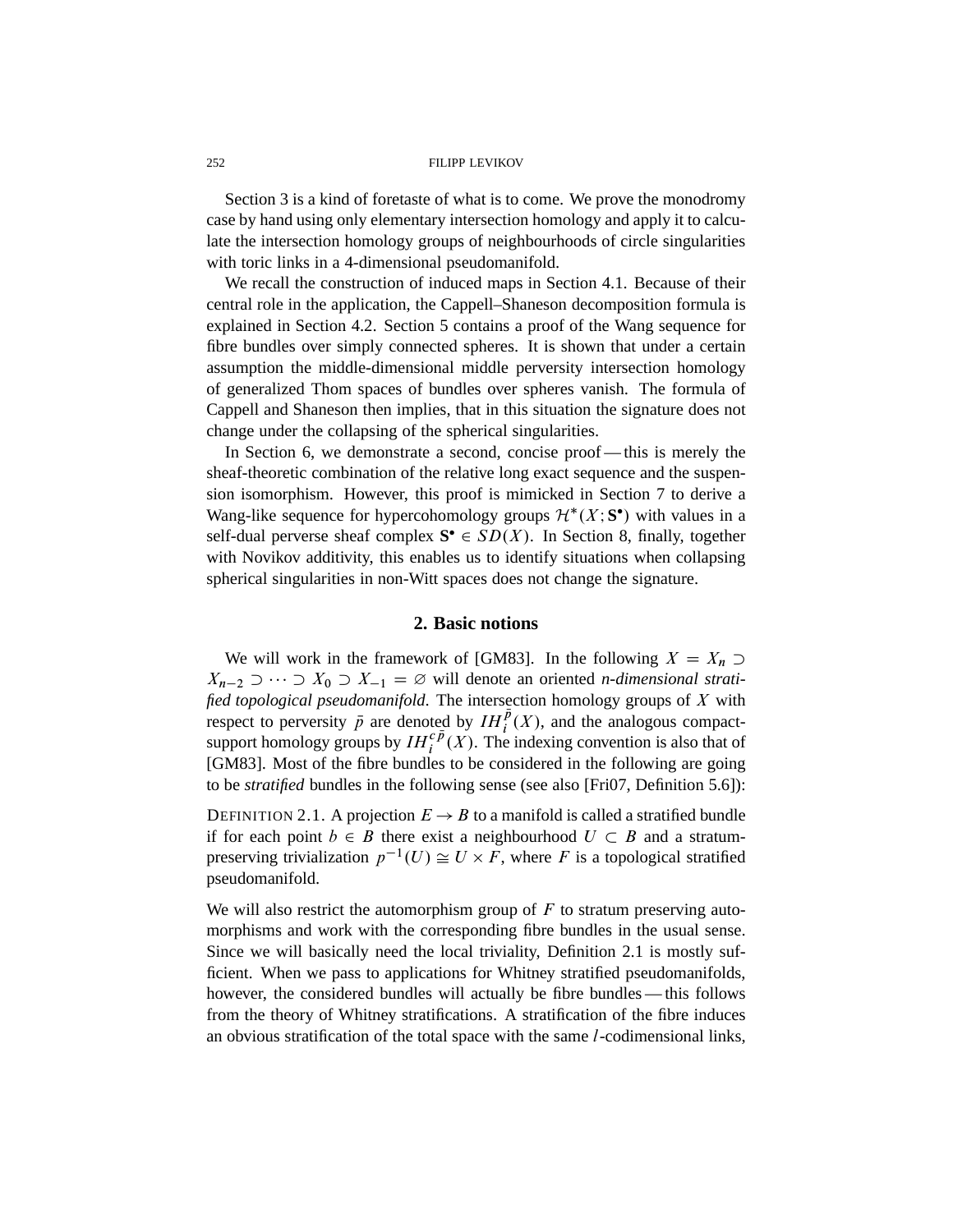namely by  $E_{k+n-l}$ —the total spaces of bundles with fibre  $F_{k-l}$  and n the dimension of B.

### **3. Mapping torus**

Proposition 3.1 (Intersection homology Wang sequence for  $S^1$  ). Let  $F = F_n \supset F_{n-2} \supset \cdots \supset F_0$  *be a topological stratified pseudomanifold*,  $\phi: F \to F$  a stratum and codimension preserving automorphism, *i.e.*, a stratum *preserving homeomorphism with stratum preserving inverse such that both maps respect the codimension. Let*  $M_{\phi}$  *be the mapping torus of*  $\phi$ *, i.e., the quotient* space  $F \times I/(y, 1) \sim (\phi(y), 0)$ . *Denote by*  $i : F = F \times 0 \hookrightarrow M_{\phi}$  the inclusion. *Then the sequence*

$$
\cdots \longrightarrow IH_{k}^{c\bar{p}}(F) \xrightarrow{\mathrm{id}-\phi_{*}} IH_{k}^{c\bar{p}}(F) \xrightarrow{i_{*}} IH_{k}^{c\bar{p}}(M_{\phi}) \xrightarrow{\partial} IH_{k-1}^{c\bar{p}}(F) \longrightarrow \cdots
$$

*is exact*.

PROOF. The proof is analogous to the one for ordinary homology. Start with the quotient map  $q:(F \times I, F) \to (M_{\phi}, F)$  and look at the corresponding diagram of long exact sequences of pairs. The boundary of  $F \times I$  is a codimension 1 stratum and hence not a pseudomanifold. We have either to introduce the notion of a pseudomanifold with boundary here or work with intersection homology for cs-sets [Kin85; HS91]. However, we can also manage with a work-around: Define

$$
I_{\varepsilon} := (-\varepsilon, 1 + \varepsilon), \quad \partial I_{\varepsilon} := (-\varepsilon, \varepsilon) \cup (1 - \varepsilon, 1 + \varepsilon), \quad F_{\varepsilon} := F \times (-\varepsilon, \varepsilon).
$$

We extend the identification  $(y, 1) \sim (\phi(y), 0)$  to  $F \times I_{\varepsilon}$  by introducing the quotient map  $q: F \times I_{\varepsilon} \to M_{\phi}$ ,

$$
q(y,t) = \begin{cases} (\phi^{-1}(y), 1+t) & \text{if } t \in (-\varepsilon, 0] \\ (y,t) & \text{if } t \in (0,1) \\ (\phi(y), t-1) & \text{if } t \in [1, 1+\varepsilon). \end{cases}
$$

Evidently,  $M_{\phi} = q(F \times I_{\varepsilon})$ . Now  $F \times \partial I_{\varepsilon} = (F \times \partial I_{\varepsilon})_{n+1} \supset (F \times \partial I_{\varepsilon}) \supset \cdots \supset$  $(F \times \partial I_{\varepsilon})_0$  is an open *sub*pseudomanifold of  $F \times I_{\varepsilon}$  and  $F = F_n \supset F_{n-2} \supset \cdots \supset$  $F_0$  sits normally nonsingular in  $M_{\phi}$ . Hence the inclusions induce morphisms on intersection homology and we get a morphism of the corresponding exact sequences of pairs:

$$
\cdots \xrightarrow{\quad 0 \quad H_k^{c\bar{p}}(F \times I_{\varepsilon}, F \times \partial I_{\varepsilon}) \xrightarrow{\quad \ \ \, \partial \quad} IH_{k-1}^{c\bar{p}}(F \times \partial I_{\varepsilon}) \xrightarrow{\quad \ \ j_* \quad} IH_{k-1}^{c\bar{p}}(F \times I_{\varepsilon}) \xrightarrow{\quad \ \ 0 \quad} \cdots
$$
\n
$$
\begin{array}{c}\n q_* \Big| \\
\cdots \longrightarrow IH_k^{c\bar{p}}(M_{\phi}, F_{\varepsilon}) \xrightarrow{\quad \ \ \, \partial \quad} \qquad IH_{k-1}^{c\bar{p}}(F_{\varepsilon}) \xrightarrow{\quad \ \ i_* \quad} IH_{k-1}^{c\bar{p}}(M_{\phi}) \longrightarrow \cdots\n\end{array}
$$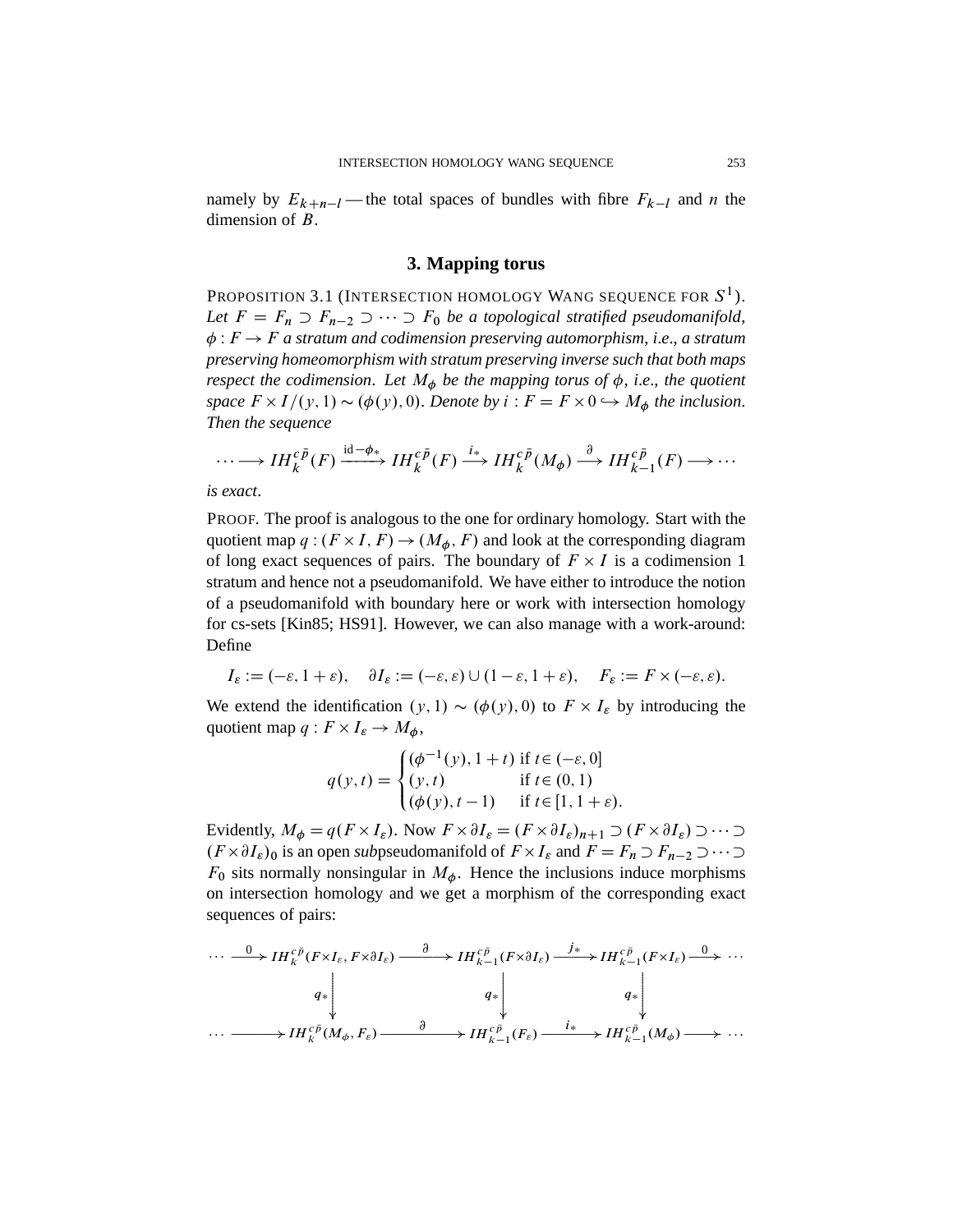The "boundary" of  $F \times I_{\varepsilon}$  is the disjoint union of two components of the form  $F \times \mathbb{R}$ , so  $j_*$  is surjective and the outer arrows are zero maps. The connecting morphism  $\partial$  is injective and therefore an isomorphism onto its image, i.e., onto

ker 
$$
j_*
$$
  
\n
$$
= \{ (\alpha, \beta) \mid \alpha \in IH_k^{c\bar{p}}(F \times (-\varepsilon, +\varepsilon)), \ \beta \in IH_k^{c\bar{p}}(F \times (1-\varepsilon, 1+\varepsilon)), \ [\alpha + \beta] = 0 \}
$$
\n
$$
= \{ (\alpha, -\alpha) \} \cong IH_k^{c\bar{p}}(F \times \mathbb{R}) \cong IH_k^{c\bar{p}}(F).
$$

The middle  $q_*$  maps  $(\alpha, -\alpha)$  to  $(\alpha - \phi_*(\alpha)) \in IH_k^{c\bar{p}}(F_{\varepsilon}) \cong IH_k^{c\bar{p}}(F)$ . Since q commutes with  $\partial$ , one has

$$
\partial \circ q_* \circ \partial |^{-1} = q_*|_{\ker j_* \cong IH_k^{c\bar{p}}(F)} = \mathrm{id} - \phi_*.
$$

Hence, we have the diagram

$$
\cdots \rightarrow IH_{k}^{c\bar{p}}(F) \xrightarrow{q_{*}|_{\ker j_{*}}}\qquad IH_{k}^{c\bar{p}}(F) \xrightarrow{i_{*}}IH_{k}^{c\bar{p}}(M_{\phi}) \rightarrow IH_{k}^{c\bar{p}}(M_{\phi}, F_{\varepsilon})
$$
  
\n
$$
\downarrow \qquad \qquad \downarrow \qquad \qquad \downarrow \qquad \qquad \downarrow \qquad \qquad \downarrow \qquad \qquad \downarrow \qquad \qquad \downarrow \qquad \qquad \downarrow \qquad \qquad \downarrow \qquad \qquad \downarrow \qquad \qquad \downarrow \qquad \qquad \downarrow \qquad \qquad \downarrow \qquad \qquad \downarrow \qquad \qquad \downarrow \qquad \qquad \downarrow \qquad \qquad \downarrow \qquad \qquad \downarrow \qquad \qquad \downarrow \qquad \qquad \downarrow \qquad \qquad \downarrow \qquad \qquad \downarrow \qquad \qquad \downarrow \qquad \qquad \downarrow \qquad \qquad \downarrow \qquad \qquad \downarrow \qquad \qquad \downarrow \qquad \qquad \downarrow \qquad \qquad \downarrow \qquad \qquad \downarrow \qquad \qquad \downarrow \qquad \qquad \downarrow \qquad \qquad \downarrow \qquad \qquad \downarrow \qquad \qquad \downarrow \qquad \qquad \downarrow \qquad \qquad \downarrow \qquad \qquad \downarrow \qquad \qquad \downarrow \qquad \qquad \downarrow \qquad \qquad \downarrow \qquad \qquad \downarrow \qquad \qquad \downarrow \qquad \qquad \downarrow \qquad \qquad \downarrow \qquad \qquad \downarrow \qquad \qquad \downarrow \qquad \qquad \downarrow \qquad \qquad \downarrow \qquad \qquad \downarrow \qquad \qquad \downarrow \qquad \qquad \downarrow \qquad \qquad \downarrow \qquad \qquad \downarrow \qquad \qquad \downarrow \qquad \qquad \downarrow \qquad \qquad \downarrow \qquad \qquad \downarrow \qquad \qquad \downarrow \qquad \qquad \downarrow \qquad \qquad \downarrow \qquad \qquad \downarrow \qquad \qquad \downarrow \qquad \qquad \downarrow \qquad \qquad \downarrow \qquad \qquad \downarrow \qquad \qquad \downarrow \qquad \qquad \downarrow \qquad \qquad \downarrow \qquad \qquad \downarrow \qquad \qquad \downarrow \qquad \qquad \downarrow \qquad \qquad
$$

where the top sequence is exact and the bottom square is commutative. As in ordinary homology one can show that  $q_*: IH_k^{c\bar{p}}(F\times I_\varepsilon, F\times \partial I_\varepsilon)\to IH_{\varepsilon,\bar{p}}^{c\bar{p}}(M_\phi, F_\varepsilon)$ is an isomorphism. Finally, observe that on the right hand side  $IH_k^{c\bar{p}}(M_\phi, F_\varepsilon) \cong$  $IH_{k-1}^{c\bar{p}}(F)$  via  $\partial \circ q_*^{-1}$ . The contract of the contract of the contract of  $\Box$ 

Let  $X = X_4 \supset X_1 \supset X_0$  be a compact stratified pseudomanifold with  $X_0 = \emptyset$ . Then, the stratum of codimension 3 is just a disjoint union of circles  $X_1 =$  $S^1 \sqcup \cdots \sqcup S^1$ . If we assume X to be PL, the link L at a point  $p \in X_1$  is independent of p within a connective component of  $X_1$ . Furthermore, in  $X_4$ , there is a neighbourhood  $U$  of the circle containing  $p$ , which is a fibre bundle over  $S^1$  and hence homeomorphic to the mapping torus  $M_{\phi}$  with

$$
\phi: \mathring{c}(L) \stackrel{\cong}{\to} \mathring{c}(L).
$$

Putting this data together and using the Wang sequence we can compute  $IH_k^{c\bar{p}}(U)$ , with U a neighbourhood of  $X_1 \subset X_4$ . The group  $IH_k^{c\bar{p}}(X)$  can then be computed via the Mayer–Vietoris sequence.

In this section we restrict ourselves to the case of L being a torus  $T^2$ . While the orientation preserving mapping class group of the torus is known to be  $SL(2;\mathbb{Z})$ , we have to make the following restriction on its cone: In the following, we look only at those automorphisms  $\phi$ :  $\mathring{c}(T^2) \to \mathring{c}(T^2)$  which are induced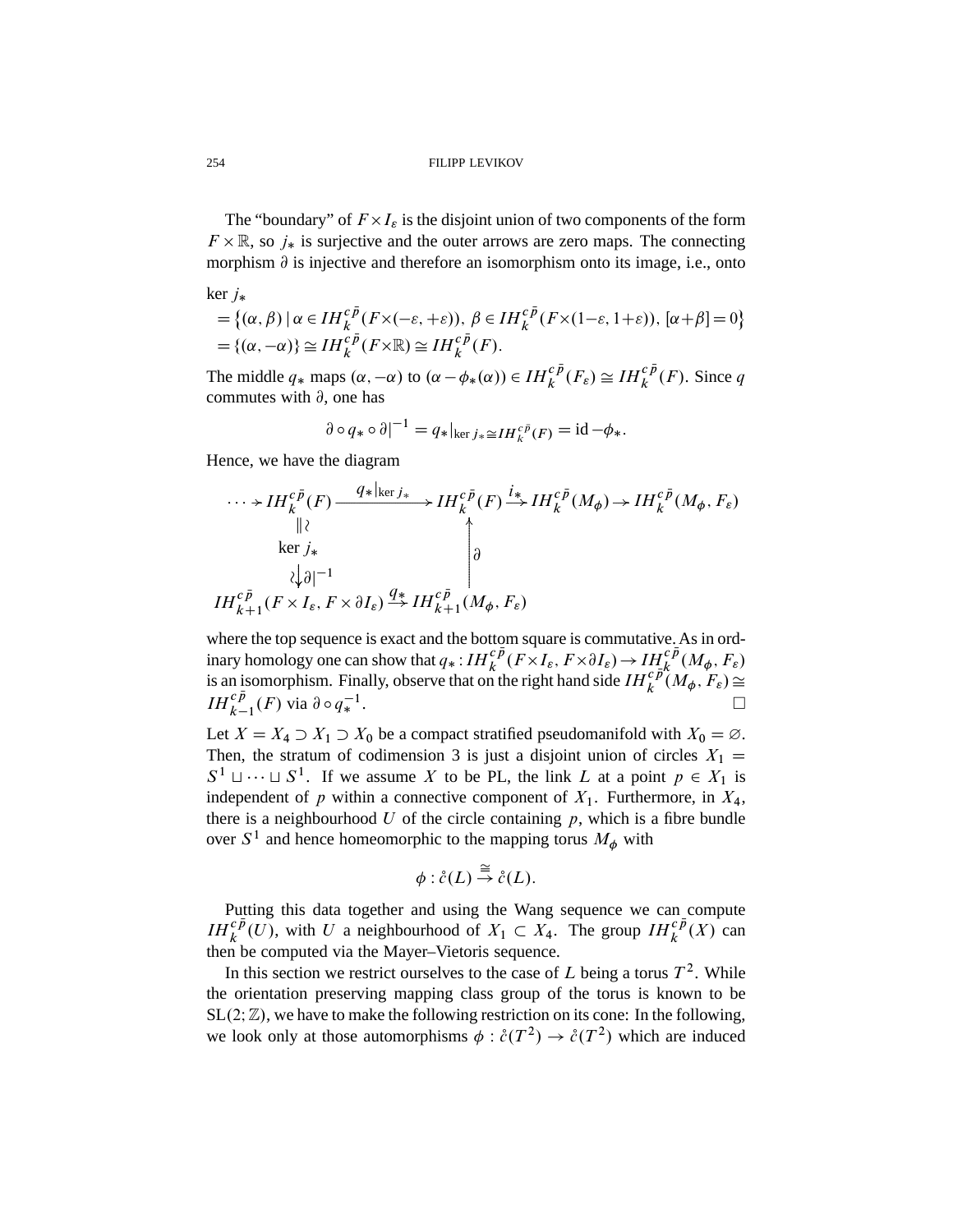by an automorphism of the underlying torus  $\psi : T^2 \stackrel{\cong}{\to} T^2$ .<sup>1</sup> It is given by a matrix  $\alpha \in SL(2;\mathbb{Z})$  and by abuse of notation we will again write  $\alpha$  for this torus automorphism.

Defining  $\phi_k$  to be the map  $IH_k^{c\bar{p}}(\r{c}(T^2)) \xrightarrow{\text{id} - (\r{c}(\alpha))_*} IH_k^{c\bar{p}}(\r{c}(T^2)),$  we obtain the sequence

$$
\cdots \longrightarrow IH_{k}^{c\bar{p}}(\mathring{c}(T^{2})) \xrightarrow{\phi_{k}} H_{k}^{c\bar{p}}(\mathring{c}(T^{2})) \xrightarrow{i_{*}} IH_{k}^{c\bar{p}}(M_{\alpha}) \xrightarrow{\partial} IH_{k-1}^{c\bar{p}}(\mathring{c}(T^{2})) \longrightarrow \cdots
$$

For the open cone we have

$$
IH_{k}^{c\bar{p}}(\mathring{c}(T^{2})) = \begin{cases} IH_{0}^{c\bar{p}}(T^{2}) \text{ for } k=0, \\ IH_{1}^{c\bar{p}}(T^{2}) \text{ for } \bar{p}=\bar{0} \text{ and } k=1, \\ 0 \text{ else.} \end{cases}
$$

Clearly,  $IH_k^{c\bar{p}}(M_\alpha) = 0$  for  $k \geq 3$ . Now examine the nontrivial part of the sequence

$$
0 \longrightarrow IH_{1}^{c\bar{p}}(M_{\alpha}) \stackrel{\partial}{\longrightarrow} IH_{1}^{c\bar{p}}(\mathring{c}(T^{2})) \stackrel{\phi_{1}}{\longrightarrow} IH_{1}^{c\bar{p}}(\mathring{c}(T^{2})) \stackrel{i_{*}}{\longrightarrow}
$$
  

$$
IH_{1}^{c\bar{p}}(M_{\alpha}) \stackrel{\partial}{\longrightarrow} IH_{0}^{c\bar{p}}(\mathring{c}(T^{2})) \stackrel{\phi_{0}}{\longrightarrow} IH_{0}^{c\bar{p}}(\mathring{c}(T^{2})) \stackrel{i_{*}}{\longrightarrow} IH_{0}^{c\bar{p}}(M_{\alpha}) \longrightarrow 0.
$$

Since  $\hat{c}(\alpha)_0$  maps a point to a point, clearly  $\hat{c}(\alpha)_0 = id$ , hence  $\phi_0 = id - id = 0$ . It follows that  $IH_0^{c\bar{p}}(M_\alpha)=\mathbb{Z}$ .

Note that the only possible perversities in this example are  $\overline{0}$  and  $\overline{t}$ . So far we have not distinguished between them. Due to  $IH_{1}^{\tilde{c}\tilde{t}}(\mathcal{E}(T^{2}))=0$  there is  $IH_2^{c\bar{t}}(M_\alpha) = 0$  and  $IH_1^{c\bar{t}}(M_\alpha) = \mathbb{Z}$ . For the zero perversity, we have

$$
0 \longrightarrow IH_{2}^{\tilde{c}}(M_{\alpha}) \xrightarrow{\partial_{*}} IH_{1}^{\tilde{c}}(\tilde{c}(T^{2})) \xrightarrow{\phi_{1}} IH_{1}^{\tilde{c}}(\tilde{c}(T^{2})) \longrightarrow IH_{1}^{\tilde{c}}(M_{\alpha}) \longrightarrow
$$
  

$$
\downarrow \mathbb{Z} \oplus \mathbb{Z} \qquad \qquad IH_{0}^{\tilde{c}}(\tilde{c}(T^{2})) \longrightarrow 0
$$

The group  $IH_1^{c\bar{0}}(\mathcal{E}(T^2))$  is isomorphic to  $H_1(T^2)$  and is therefore generated by the corresponding homology classes of the torus. Hence,  $(\hat{c}(\alpha))_*$  is just the matrix  $\alpha$ . If  $\alpha = id$ ,  $\phi_1 = 0$  and  $IH_2^{c\bar{0}}(M_\alpha) \cong \mathbb{Z} \oplus \mathbb{Z}$ . In the general case,  $IH_2^{c\bar{0}}(M_\alpha)$  is isomorphic to im  $\partial_* = \ker \phi_1$ . We examine the determinant

<sup>&</sup>lt;sup>1</sup>I believe that in the PL context this does not constitute a real restriction. With [Hud69, Theorem 3.6C] we can find an admissible triangulation of  $\mathring{c}(T^2)$ , such that  $\phi$  becomes simplicial. Furthermore, it is not difficult to see, that the simplicial link of the cone point  $L(c)$  is preserved under  $\phi$ . Since the geometric realization of  $L(c)$  is a torus, we get a candidate for  $\psi$ . By linearity, every slice between  $L(c)$  and the cone point c is mapped by  $\psi$ . If we could extend the argument to the rest of  $\mathring{c}(T^2)$  the goal would be achieved.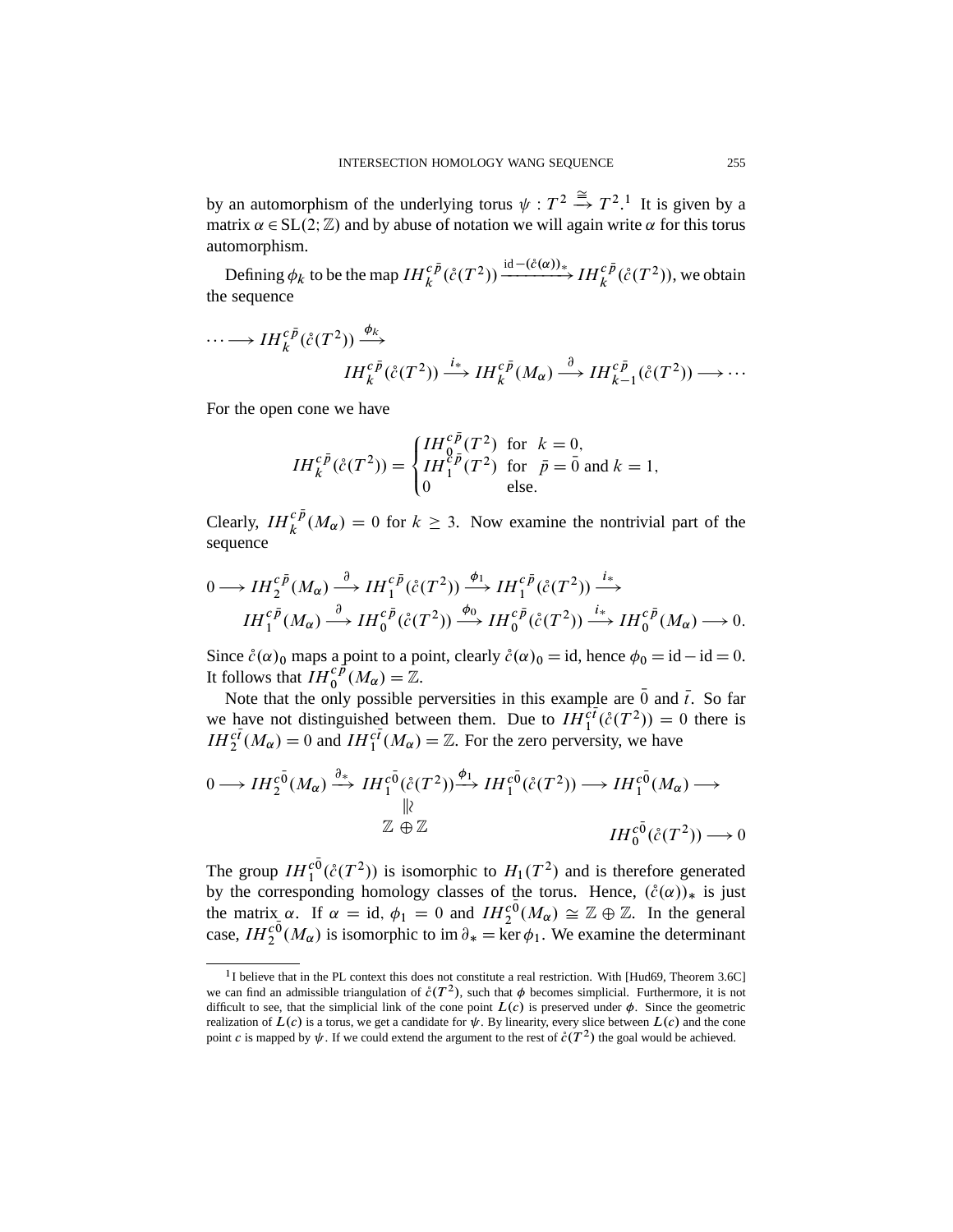of the matrix:  $\det \phi_1 = \det(\mathrm{id} - \alpha) = p_\alpha(1)$ , where  $p_\alpha(t)$  is the characteristic polynomial of  $\alpha$ , which is

$$
p_{\alpha}(t) = \det \left( t \operatorname{id} - \left( \begin{array}{c} a_{11} & a_{12} \\ a_{21} & a_{22} \end{array} \right) \right) = (t - a_{11})(t - a_{22}) - a_{21}a_{12}
$$
\n
$$
= t^2 - (a_{11} + a_{22})t + (a_{11}a_{22} - a_{21}a_{12})
$$
\n
$$
= t^2 - \operatorname{tr} \alpha \ t + \det \alpha
$$
\n
$$
= t^2 - \operatorname{tr} \alpha \ t + 1.
$$

Here, tr  $\alpha$  is the trace of  $\alpha \in SL(2;\mathbb{Z})$ . Thus we have det  $\phi_1 = 2 - \text{tr } \alpha$  and get

$$
IH_2^{c\bar{0}}(M_{\alpha}) \cong \begin{cases} \mathbb{Z} \oplus \mathbb{Z} & \text{if } \alpha = \text{id}, \\ \mathbb{Z} & \text{if } \text{tr}\,\alpha = 2 \text{ and } \alpha \neq \text{id}, \\ 0 & \text{if } \text{tr}\,\alpha \neq 2. \end{cases}
$$

Since  $IH_0^{c\bar{0}}(\mathring{c}(T^2))$  is free, the sequence above reduces to a split short exact sequence

$$
0 \longrightarrow \operatorname{coker} \phi_1 \longrightarrow IH_1^{c\bar{0}}(M_{\phi}) \longrightarrow IH_0^{c\bar{0}}(\mathring{c}(T^2)) \longrightarrow 0.
$$

Hence  $IH_1^{c_0}(M_\phi) \cong \mathbb{Z} \oplus \text{coker}\,\phi_1$ . In this final case our interest reduces to a cokernel calculation of the 2  $\times$  2-matrix  $\phi_1 = id - \alpha$ . The image im  $\phi_1 \subset \mathbb{Z} \oplus \mathbb{Z}$ is of the form  $n\mathbb{Z} \oplus m\mathbb{Z}$ ,  $n, m \in \mathbb{Z}$  and so every group  $\mathbb{Z} \oplus \mathbb{Z}/n\mathbb{Z} \oplus \mathbb{Z}/m\mathbb{Z}$  can be realized as  $IH_1^{c_0}(M_\phi)$ . In particular a torsion intersection homology group may appear. Using det  $\phi_1 = \det(\mathrm{id} - \alpha) = 2 - \mathrm{tr} \alpha$  as above, we immediately see that

$$
\operatorname{coker} \phi_1 \cong \begin{cases} \mathbb{Z} \oplus \mathbb{Z} & \text{if } \alpha = \operatorname{id}, \\ 0 & \text{if } \operatorname{tr} \alpha = 1, 3. \end{cases}
$$

Summarizing all these results we get:

PROPOSITION 3.2. Let  $M_{\alpha}$  be the mapping torus over the open cone  $\mathring{c}(T^2)$  of a torus glued via  $\alpha$  :  $T^2 \stackrel{\cong}{\to} T^2.$  Then its intersection homology groups are

$$
IH_{k}^{c\bar{t}}(M_{\alpha}) \cong \begin{cases} \mathbb{Z} & \text{if } k = 0, 1, \\ 0 & \text{if } k \geq 2, \end{cases}
$$
  

$$
IH_{k}^{c\bar{0}}(M_{\alpha}) \cong \begin{cases} \mathbb{Z} & \text{if } k = 0, \\ \mathbb{Z} \oplus \mathbb{Z} \oplus \mathbb{Z} & \text{if } k = 1 \text{ and } \alpha = \text{id} \\ \mathbb{Z} & \text{if } k = 1 \text{ and } \text{tr } \alpha = 1, 3, \\ \mathbb{Z} \oplus \text{coker}(\text{id} - \alpha) & \text{if } k = 1 \text{ (in general)}, \\ \mathbb{Z} & \text{if } k = 2, \text{tr } \alpha = 2 \text{ and } \alpha \neq \text{id}, \\ 0 & \text{if } k = 2 \text{ and } \alpha = \text{id}, \\ 0 & \text{if } k = 2 \text{ and } \text{tr } \alpha \neq 2, \\ 0 & \text{if } k \geq 3. \end{cases}
$$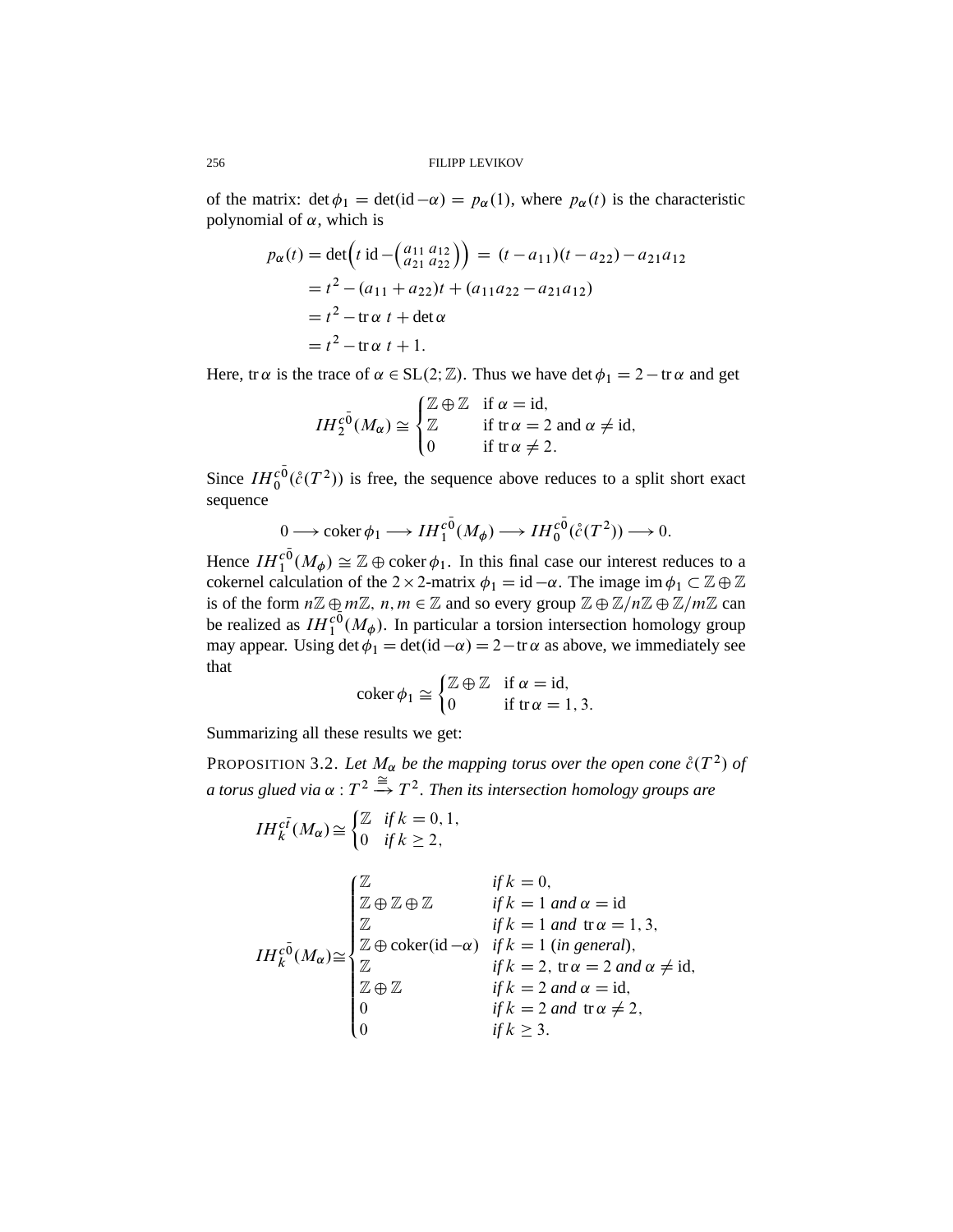EXAMPLE 3.3. Let X be the fibre bundle over  $S^1$  with fibre  $\Sigma T^2$  and monodromy  $\alpha \in SL_2(\mathbb{Z})$ . We assume  $\Sigma \alpha$  to be orientation preserving, i.e., the suspension points are fixed under it. The space X has a filtration  $X_4 \supset X_1 = S^1 \sqcup S^1$ and our situation applies. Let  $\alpha$  be  $\binom{2}{1}$ 1  $-1$  $\begin{pmatrix} 1 \\ 0 \end{pmatrix}$ . First, using the ordinary Wang sequence, we compute the homology of the total space  $E$  of the fibre bundle  $T^2 \to E \to S^1$  with the same monodromy:

$$
0 \to H_3(E) \xrightarrow{\partial} H_2(T^2) \xrightarrow{\mathrm{id} - \alpha_*} H_2(T^2) \to H_2(E) \xrightarrow{\partial} H_1(T^2)
$$
  

$$
\xrightarrow{\mathrm{id} - \alpha_*} H_1(T^2) \to H_1(E) \xrightarrow{\partial} H_0(T^2) \xrightarrow{\mathrm{id} - \alpha_*} H_0(T^2) \to H_0(E) \to 0.
$$

In degrees 2 and 0, the map  $\alpha_*$  is the identity, so we substitute zeros for id  $-\alpha_*$ to see that  $H_3(E) \cong \mathbb{Z} \cong H_0(E)$ . In degree 1, the map  $\alpha_*$  is just the matrix  $\alpha$ . Using im  $\partial_2 = \ker(\mathrm{id} - \alpha_*) \cong \mathbb{Z}$ , we get the sequence

$$
0 \to H_2(T^2) \to H_2(E) \stackrel{\partial}{\to} \mathbb{Z} \to 0,
$$

which yields  $H_2(E) \cong \mathbb{Z} \oplus \mathbb{Z}$  and

$$
0 \to \text{coker}(\text{id} - \alpha_*) \to H_1(E) \to \mathbb{Z} \to 0.
$$

It follows by coker(id  $-\alpha_*$ )  $\cong \mathbb{Z}$  that  $H_1(E) \cong \mathbb{Z} \oplus \mathbb{Z}$ . Let us now compute the intersection homology groups of  $X$  via the Mayer–Vietoris sequence. The neighbourhoods of the two  $S<sup>1</sup>$  are of the desired form, i.e., mapping tori over  $\mathring{c}(T^2)$  and their intersection is a fibre bundle over  $S^1$  with fibre  $T^2 \times \mathbb{R}$ , so that the intersection homology groups are just  $H_*(E)$  from above. Looking at the exact sequence

$$
0 \longrightarrow IH_{4}^{c\bar{p}}(X) \longrightarrow IH_{3}^{c\bar{p}}(E) \longrightarrow IH_{3}^{c\bar{p}}(M_{\alpha})\oplus IH_{3}^{c\bar{p}}(M_{\alpha}) \longrightarrow \cdots,
$$
  

$$
\parallel \qquad \qquad \parallel
$$
  

$$
\qquad \qquad 0
$$

we see that  $IH_{4}^{c\bar{p}}(X) \cong H_{3}(E) \cong \mathbb{Z}$ . In degree 0 the inclusion of E induces an injection on homology, i.e.,

$$
0 \longrightarrow H_0(E) \longrightarrow IH_0^{c\bar{p}}(M_{\alpha}) \oplus IH_0^{c\bar{p}}(M_{\alpha}) \longrightarrow IH_0^{c\bar{p}}(X) \longrightarrow 0,
$$

and  $IH_0^{c\bar{p}}(X) \cong \mathbb{Z}$  as it should be. Turning to the interesting degrees, we look at  $\bar{p} = (0, 1, \ldots)$  first. Due to  $IH_2^{c\bar{t}}(M_\alpha) = 0$ , there is  $IH_2^{c\bar{t}}(X) \cong \text{ker}(i_* \oplus i_*)_1$ . Finally  $IH_1^{cf}(\underline{X})$  is isomorphic to the cokernel of the inclusion  $(i_* \oplus i_*)_1$ :  $H_1(E) \to \overline{IH}_1^{c\bar{t}}(M_\alpha) \oplus \overline{IH}_1^{c\bar{t}}(M_\alpha) \cong \mathbb{Z} \oplus \mathbb{Z}$ , which is the diagonal map; hence  $IH_1^{c\bar{t}}(X) \cong \mathbb{Z}$  and  $IH_2^{c\bar{t}}(X) \cong \text{ker}\,(i_* \oplus i_*)_1 \cong \mathbb{Z}$ . Similarly, for  $\bar{p}=(0,0,\ldots)$ we have  $IH_3^{c\bar{0}}(X) \cong \ker(i_\ast \oplus i_\ast)_2 \cong \mathbb{Z}$ ; with  $IH_1^{c\bar{0}}(M_\alpha) \cong \mathbb{Z} \oplus \mathbb{Z}$  it follows  $IH_1^{c\bar{0}}(X) \cong \mathbb{Z} \oplus \mathbb{Z}$ . And  $IH_2^{c\bar{0}}(X) \cong \text{coker}\,(i_* \oplus i_*)_2 \cong \mathbb{Z}$ . Because all the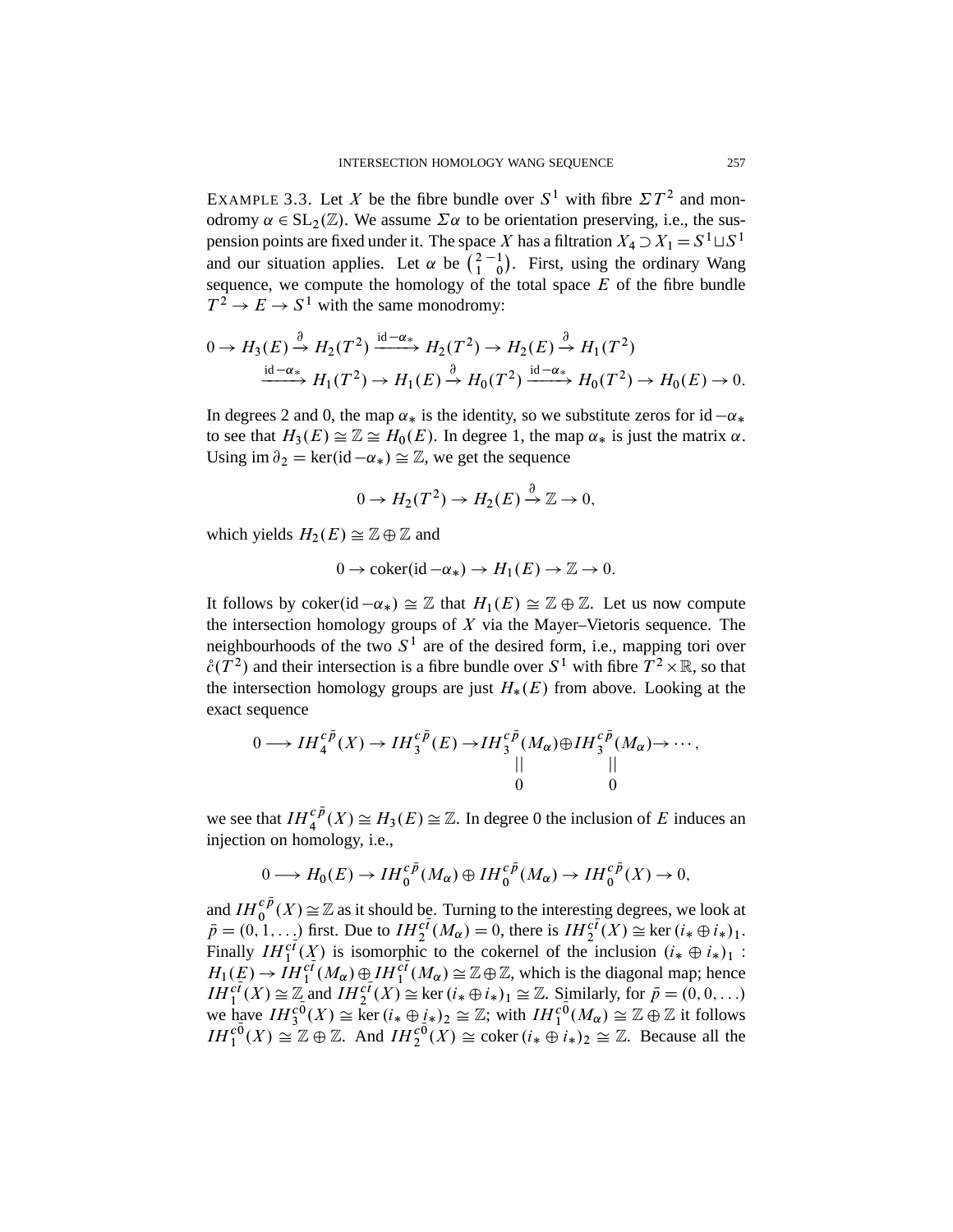groups are free, the duality is already seen working with integral coefficients, especially

$$
IH_3^{c\bar{0}}(X) \cong IH_1^{c\bar{t}}(X) \cong \mathbb{Z} \oplus \mathbb{Z},
$$
  

$$
IH_1^{c\bar{0}}(X) \cong IH_3^{c\bar{t}}(X) \cong \mathbb{Z}.
$$

# **4. Some more advanced tools**

**4A. Normally nonsingular maps.** Intersection homology is not a functor on the full subcategory of **Top** consisting of pseudomanifolds, since induced maps do not exist in general. However, on the category of topological pseudomanifolds and normally nonsingular maps, intersection homology is a bivariant theory in the sense of [FM81]. This fact is often suppressed. Since most of the maps which we will encounter are normally nonsingular, we recall in this section how induced maps are constructed. See particularly [GM83, 5.4].

DEFINITION 4.1. A map  $f: Y \to X$  between two pseudomanifolds is called normally nonsingular (nns) of relative dimension  $c = c_1 - c_2$  if it is a composition of a nns inclusion of dimension  $c_1$  — meanining that Y is sitting in a  $c_1$ -dimensional tubular neighbourhood in the target — and a nns projection, i.e., a bundle projection with  $c_2$ -dimensional manifold fibre.

EXAMPLE 4.2. An open inclusion  $U \hookrightarrow X$  is normally nonsingular. The inclusion of the fibre  $F = b \times F \hookrightarrow E$ , where E is fibred over a manifold is normally nonsingular. The projection  $\mathbb{R}^n \times X \to X$  is normally nonsingular.

PROPOSITION 4.3 [GM83, 5.4.1, 5.4.2]. Let  $f: Y \rightarrow X$  be normally non*singular of codimension* c. *Then there are isomorphisms*

$$
f^* IC_{\bar{p}}^{\bullet}(X) \cong IC_{\bar{p}}^{\bullet}(Y)[c]
$$
 and  $f^! IC_{\bar{p}}^{\bullet}(X) \cong IC_{\bar{p}}^{\bullet}(Y).$ 

DEFINITION 4.4. If  $f: Y \to X$  is a proper normally nonsingular map of codimension  $c$ , we have induced homomorphisms

$$
f_*: IH_k^{\bar{p}}(Y) \to IH_k^{\bar{p}}(X)
$$
 and  $f^*:IH_k^{\bar{p}}(X) \to IH_{k-c}^{\bar{p}}(Y).$ 

They are constructed by considering the adjunction morphisms of the adjoint pairs  $(Rf_1, f^!)$  and  $(f^*, Rf_*),$ 

$$
Rf_!f^! IC\bar{p}^*(X) \to IC\bar{p}^*(X)
$$
 and  $IC_{\bar{p}^*(X) \to Rf_*f^* IC\bar{p}^*(X),$ 

by combining them with the proposition above and by finally applying hypercohomology.

We will also need induced maps on intersection homology with compact supports, which are not discussed in [GM83]. The above construction of Goresky and MacPherson works equally well for  $IH_{*}^{c\bar{p}}$ . If f is not proper, the map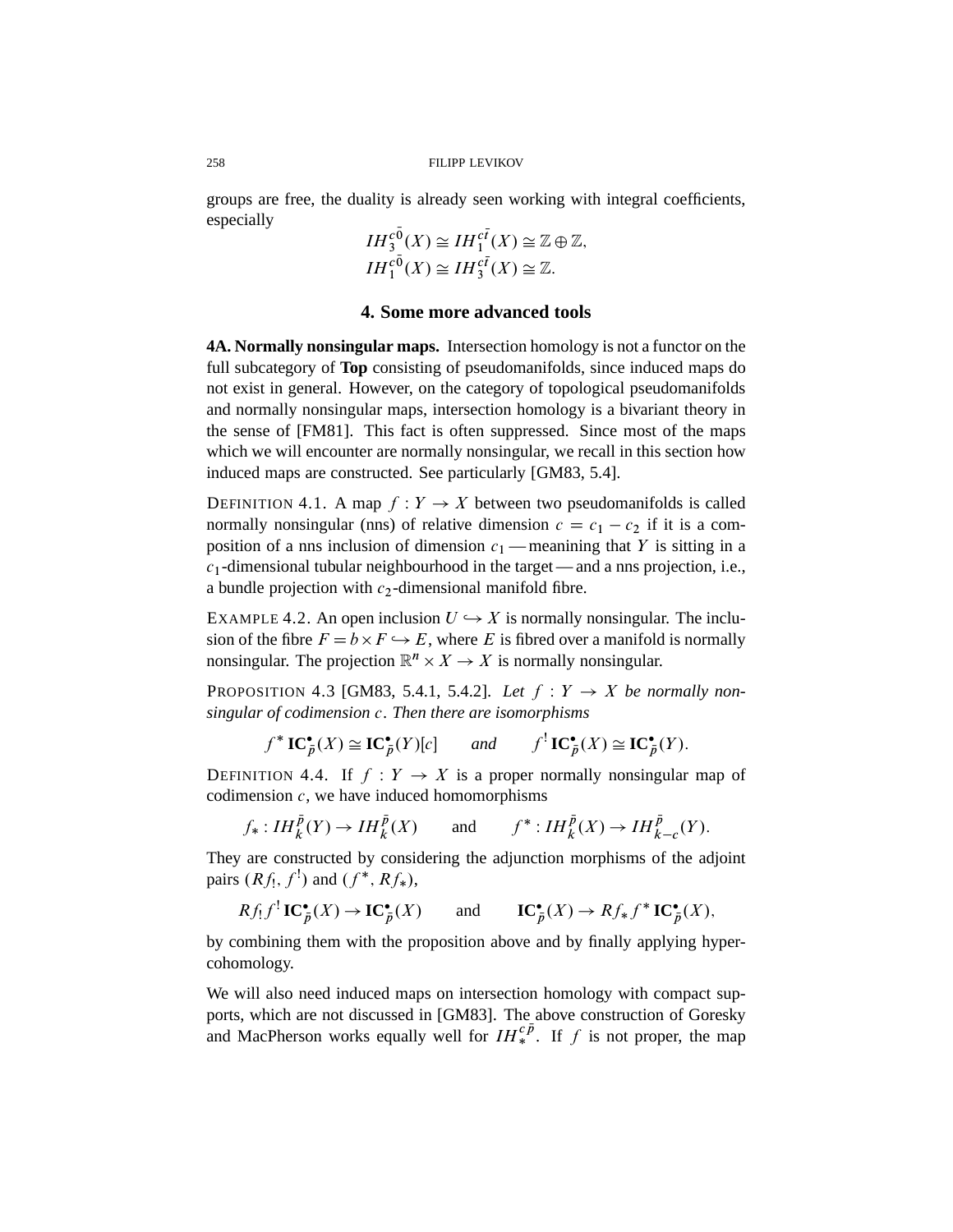$f^*$  still exists. For the case of compact supports,  $f_! : IH_k^{c\bar{p}}(Y) \to IH_k^{c\bar{p}}(X)$ can be constructed in the same manner. These different maps are listed in the following table — note that only  $f_*$  and  $f^*$  for proper f are explicitly mentioned in [GM83, 5.4].

| proper                                                                                                                                           | f not proper                                                           |
|--------------------------------------------------------------------------------------------------------------------------------------------------|------------------------------------------------------------------------|
| $f_*: IH_k^p(Y)\to IH_k^p(X)$<br>$f_!:IH_k^{cp}(Y)\to IH_k^{cp}(X)$<br>$f^*:IH_k^p(X)\to IH_{k-c}^p(Y)$<br>$f':IH_k^{cp}(X)\to IH_{k-c}^{cp}(Y)$ | $f_!:IH_k^{cp}(Y)\to IH_k^{cp}(X)$<br>$f^*:IH_k^p(X)\to IH_{k-c}^p(Y)$ |

**4B. Behaviour under stratified maps.** Computing intersection homology invariants of one space out of the invariants of the other often relies on the decomposition formula of S. Cappell and J. Shaneson [CS91]. Since we will need it in the application below, we briefly recall it in this section.

Let  $f: X^n \to Y^m$  be a stratified map between closed, oriented Whitney stratified sets of even relative dimension  $2t = n - m$ , Y having only evencodimensional strata. Let  $S^{\bullet} \in D_{c}^{b}(X)$  be a self-dual complex. Denote by  $V$  the set of components of pure strata of Y. For each  $y \in V_y \in V$ , define<sup>2</sup>

$$
E_y := f^{-1}(c L(y)) \cup_{f^{-1}L(y)} c f^{-1}(L(y)),
$$

where  $L(y)$  is the link of the stratum component  $V_y$  containing y. If y lies in the top stratum, we set  $E_y = f^{-1}(y)$ . We have the inclusions

$$
E_y \stackrel{i_y}{\longleftrightarrow} f^{-1}(\mathring{N}(y)) \stackrel{\rho_y}{\hookrightarrow} X,
$$

where  $N(y)$  is the normal slice of y. Note that  $N(y) \cong c L$  and  $\partial N(y) \cong L(y)$ (see [GM88] or [Ban07, 6.2]). Define now the complex

$$
\mathbf{S}^{\bullet}(y) = \tau_{\leq -c-t-1}^{\text{cone}} Ri_{y*} \rho_{y}^{\text{l}} \mathbf{S}^{\bullet},
$$

where  $\tau_{\leq}^{\text{cone}}$  stands for truncation over the cone point<sup>3</sup> of  $c f^{-1}(L(y))$  and  $2c =$  $2c(V) = n - \dim V$  is the codimension of V.

$$
H^i(\tau_{\leq p}^{\text{cone}}\mathbf{A}^\bullet)_x = \begin{cases} 0 & \text{if } x = c \text{ and } i > p, \\ H^i(\mathbf{A}^\bullet)_x & \text{otherwise.} \end{cases}
$$

<sup>&</sup>lt;sup>2</sup>Here, *c L* stands for the closed cone  $L \times [0, 1] / L \times \{0\}$ .

<sup>&</sup>lt;sup>3</sup>There is a general notion of truncation over a closed subset in [GM83, 1.14]. Let c be the cone-point. For  $\mathbf{A}^{\bullet} \in D_{c}^{b}(E_{y})$ , the derived stalks are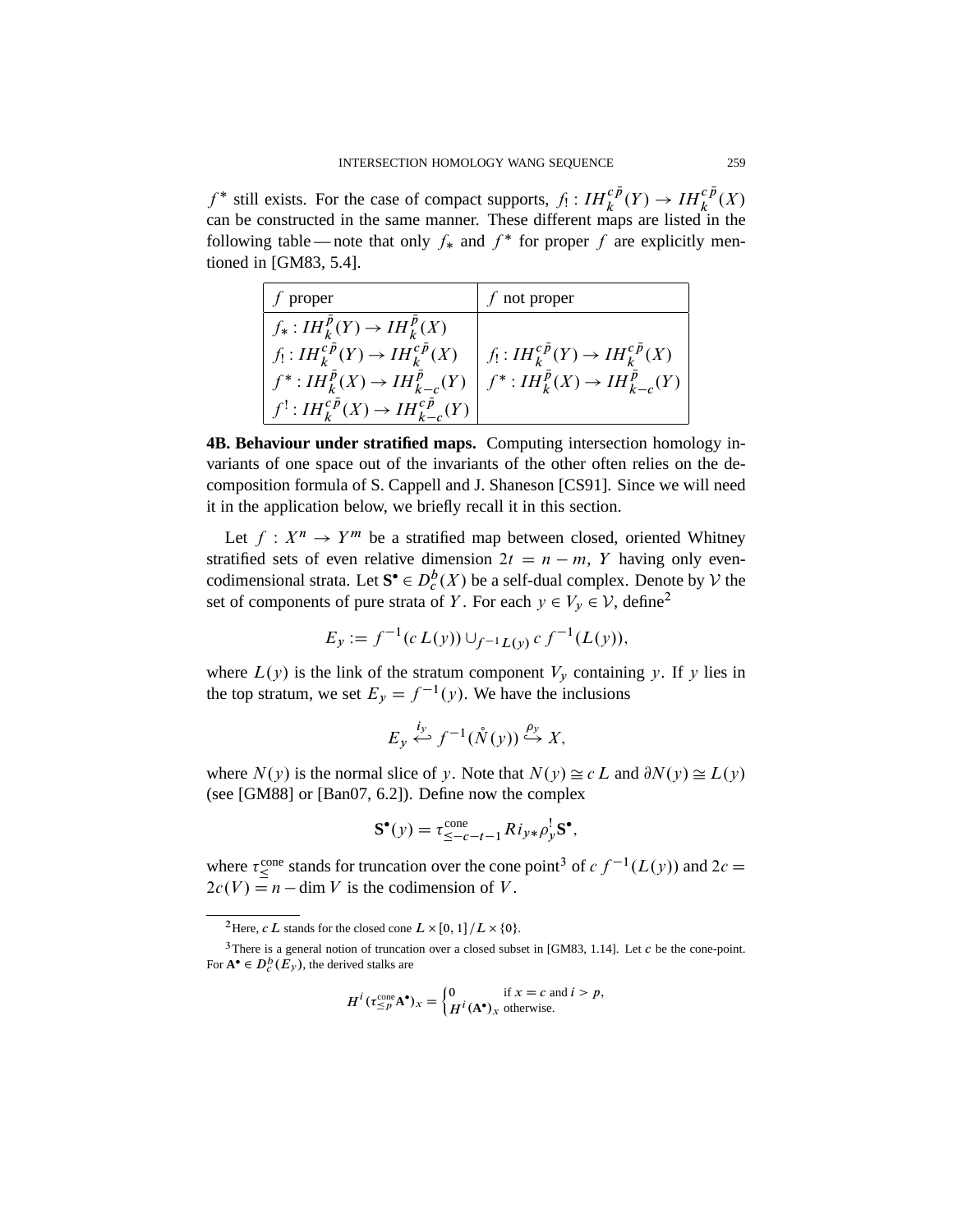For  $V \in \mathcal{V}$ , let  $\mathcal{S}_{f}^{V}$  $S_f^V$  be the local coefficient system over V with stalk  $(S_f^V)$  $\int_f^V$ )z =  $\mathcal{H}^{-c-t}(E_z; \mathbf{S}^\bullet(z))$ . There is an induced nondegenerate bilinear pairing

$$
\phi_z: (\mathcal{S}_f^V)_z \times (\mathcal{S}_f^V)_z \to \mathbb{R}.
$$

If S<sup>•</sup> is the intersection chain complex  $\mathbf{IC}_{\tilde{m}}^{\bullet}(X)$ , the pull-back  $\rho_{\mathcal{Y}}^{\dagger} \mathbf{IC}_{\tilde{m}}^{\bullet}(X)$  is clearly  $\mathbf{IC}_{\overline{m}}^{\bullet}(E_y \setminus \{c\})$ . Because of the stalk vanishing of  $\mathbf{IC}_{\overline{m}}^{\bullet}(\overline{E}_y \setminus \{c\})$ , the truncation  $\tau_{\leq -c-t-1}^{\text{cone}}$  is the usual truncation  $\tau_{\leq -c-t-1}$  and hence

$$
\mathbf{S}^{\bullet}(y) = \tau_{\leq -c - t - 1} R i_{y*} \mathbf{IC}_{\overline{m}}^{\bullet}(E_y \setminus \{c\}),
$$

which is simply the Deligne extension  $\mathbf{IC}_{\overline{m}}^{\bullet}(E_y)$  of  $\mathbf{IC}_{\overline{m}}^{\bullet}(E_y \setminus \{c\})$  to the point.

Denoting by  $\mathbf{IC}_{\bar{m}}^{\bullet}(\bar{V}; \mathcal{S}_{f}^{\bar{V}})$  $f_f^{\prime\prime}$ ) the lower-middle perversity intersection chain complex on the closure of V with coefficients in the local system  $S_f^V$  $\mathcal{S}_f^V$ , we can now formulate the important decomposition formula of Cappell and Shaneson.

THEOREM 4.5 [CS91, Theorem 4.2]. *There is an orthogonal decomposition up to algebraic bordism of self-dual complexes of sheaves*

$$
Rf_*\mathbf{S}^\bullet[-t] \sim \bigoplus_{V \in \mathcal{V}} j_*\mathbf{IC}^\bullet_{\bar{m}}(\bar{V}, \mathcal{S}^V_f)[c(V)],
$$

*where*  $j : \bar{V} \hookrightarrow Y$  *is the inclusion.* 

We abstain from giving the definition of algebraic bordism here and refer to the original paper or to Chapter 8 of [Ban07]. All we need for the application is the following, where for a self-dual sheaf  $S^{\bullet}$  over X,  $\sigma(X, S^{\bullet})$  denotes the signature of the pairing on the middle-dimensional hypercohomology induced by self-duality.

PROPOSITION 4.6. If two self-dual complexes over  $X$ ,  $S_1^{\bullet}$  and  $S_2^{\bullet}$  are (alge*braically*) *bordant*, *then*  $\sigma(X, \mathbf{S}_1^{\bullet}) = \sigma(X, \mathbf{S}_2^{\bullet})$ .

PROOF. See [Ban07, Cor. 8.2.5], for example.  $\Box$ 

PROPOSITION 4.7 [CS91, 5.5]. *If, in the setting above,*  $L_i(X, A^{\bullet})$  *denotes the* i*-th L-class of the self-dual sheaf* **A** *over a pseudomanifold* X, *we have*

$$
L_i(Y, Rf_*\mathbf{S}^\bullet[-t]) = f_*L_i(X, \mathbf{S}^\bullet).
$$

THEOREM 4.8. With the notation  $L_i(\bar{V}, \mathcal{S}_f^V)$  $\mathcal{S}_f^V$ ) for  $L_i(\bar{V},\mathbf{IC}^\bullet_{\bar{m}}(\bar{V};\mathcal{S}_f^V))$  $(f')$ ) we get

$$
f_* L_i(X, \mathbf{S}^{\bullet}) = \sum_{V \in \mathcal{V}} j_* L_i(\bar{V}, \mathcal{S}_f^V).
$$

and bearing in mind that  $\sigma(X) = \varepsilon_* L_0(X)$ , where  $\varepsilon_*$  is the augmentation, we conclude:

COROLLARY 4.9. 
$$
\sigma(X, \mathbf{S}^{\bullet}) = \sigma(Y, Rf_{*}\mathbf{S}^{\bullet}[-t]) = \sum_{V \in V} \sigma(\bar{V}, S_{f}^{V}).
$$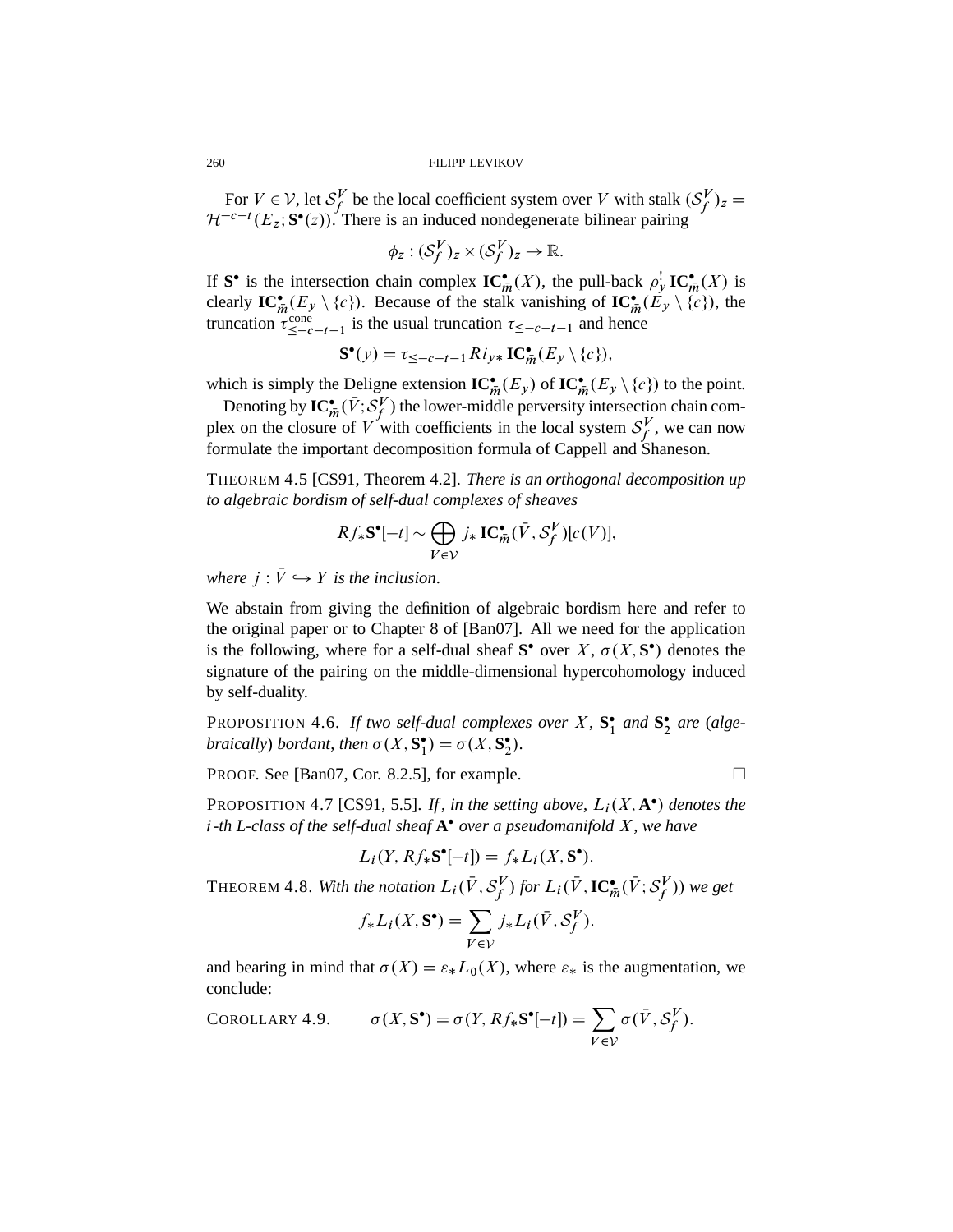In the case of simply connected components of  $Y$ , all the coefficient systems become constant and using multiplicativity formulae [Ban07, 8.2.19, 8.2.20], we get:

THEOREM 4.10. Assume each  $V \in V$  to be simply connected and choose a *basepoint*  $y_V$  *for every*  $V \in V$ *. Then* 

$$
f_*L_i(X) = \sum_{V \in \mathcal{V}} \sigma(E_{\mathcal{V}V}) j_*L_i(\bar{V}).
$$

And finally, for the signature:

COROLLARY 4.11.  $\sum$  $V \in \mathcal{V}$  $\sigma(E_{y_V})\sigma(\bar{V}).$ 

## **5. The general simply connected case**

Proposition 5.1 (Wang sequence for  $n \geq 2$ ). Let  $F \longrightarrow E \stackrel{\pi}{\longrightarrow} S^n$ *be a stratified bundle* (2.1) *with* F *a topological pseudomanifold with finitely generated cohomology,*  $n \geq 2$ *. Let*  $j : F \hookrightarrow E$  *be the inclusion.* 

(i) *For intersection homology the sequence*

$$
\cdots \longrightarrow IH_{k}^{\bar{p}}(E) \xrightarrow{j^{*}} IH_{k-n}^{\bar{p}}(F) \longrightarrow IH_{k-1}^{\bar{p}}(F) \xrightarrow{j_{*}} IH_{k-1}^{\bar{p}}(E) \longrightarrow \cdots
$$

*is exact*.

(ii) *For intersection homology with compact supports the sequence*

$$
\cdots \longrightarrow IH_{k}^{c\bar{p}}(E) \xrightarrow{j^{*}} IH_{k-n}^{c\bar{p}}(F) \longrightarrow IH_{k-1}^{c\bar{p}}(F) \xrightarrow{j_{*}} IH_{k-1}^{c\bar{p}}(E) \longrightarrow \cdots
$$

*is exact*.

(iii) *These sequences are natural with respect to fibre-preserving proper nor*mally nonsingular maps between stratified bundles over  $S<sup>n</sup>$ , *i.e.*, let  $F' \rightarrow$  $E' \to S^n$  be another fibre bundle such that there is a commutative triangle



*with* f *proper normally nonsingular*, *then there is a commutative diagram of the corresponding Wang-sequences induced by* f *— both in a covariant and a contravariant way*.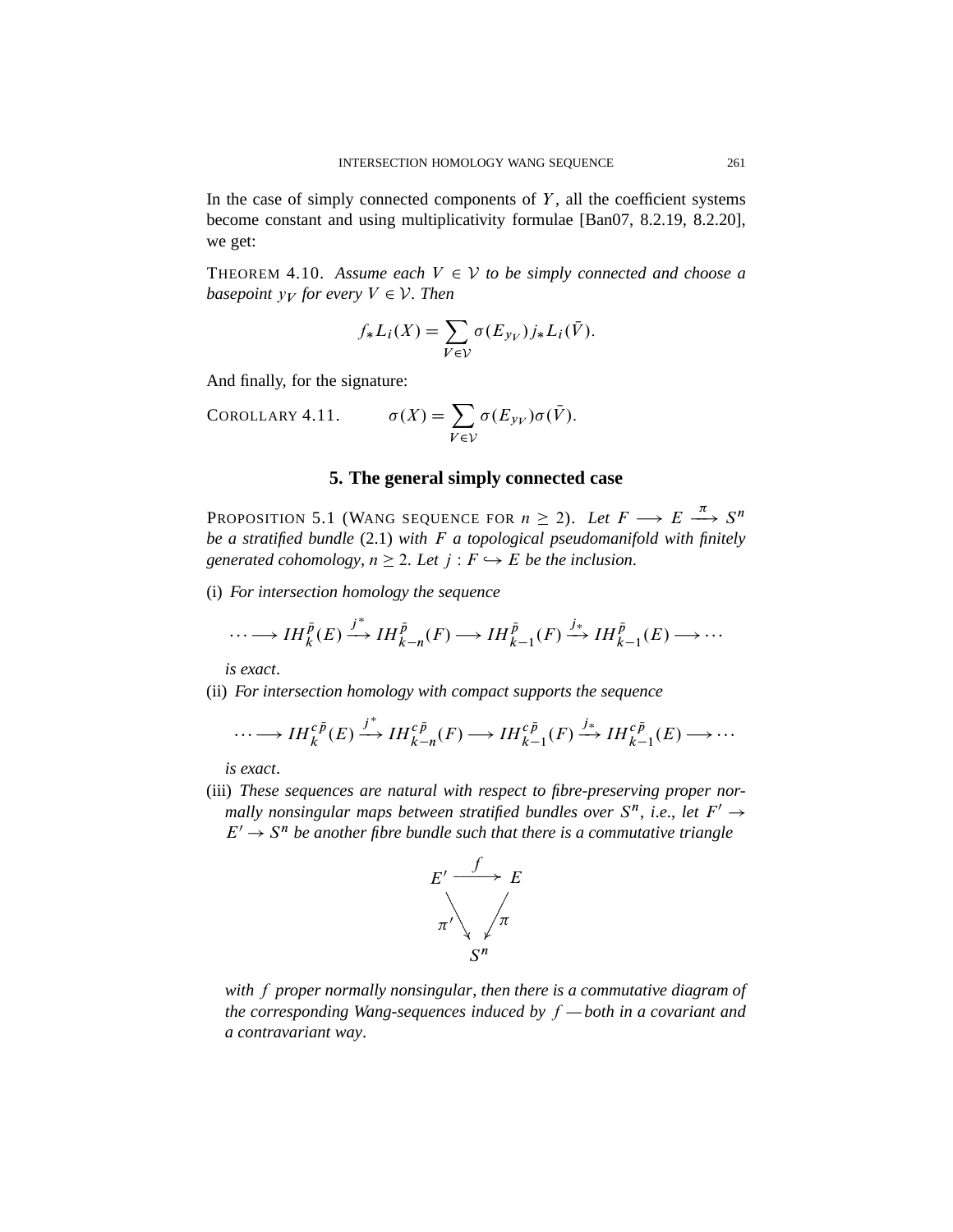PROOF. (i) We begin with the hypercohomology spectral sequence ([Bry93]) for  $\mathbf{A}^{\bullet} := R\pi_{*}\mathbf{IC}_{\bar{p}}^{\bullet}(E)$ , which converges to  $\mathcal{H}^{p+q}(S^{n}, \mathbf{A}^{\bullet}) \cong IH_{-p-q}^{\bar{p}}(E)$ . Let  $U \subset S^n$  be an open set such that  $\pi^{-1}(U) \cong U \times F$ , then by 4.3

$$
\mathbf{IC}_{\bar{p}}^{\bullet}(E)|_{\pi^{-1}(U)} \cong \mathbf{IC}_{\bar{p}}^{\bullet}(U \times F) \cong pr^* \mathbf{IC}_{\bar{p}}^{\bullet}(F)[n].
$$

By IV.7.3 of [Bre97], the sheaf  $H^q(A^{\bullet})$ , being the *Leray sheaf* of the fibration, is locally constant. Hence, by the assumption  $n \geq 2$ , it is constant with stalk

$$
\mathcal{H}^q(F, \mathbf{IC}^\bullet_{\bar{p}}(F)[n]) = IH^{\bar{p}}_{-q-n}(F).
$$

Finally

$$
E_2^{p,q} \cong \begin{cases} IH^{\bar{p}}_{-q-n}(F) & \text{if } p=0 \text{ or } p=n, \\ 0 & \text{else.} \end{cases}
$$

Hence  $E_2 \cong \ldots \cong E_n$  and the sequence collapses at  $n + 1$ . Now, the proof can be finished as in the ordinary case (see [Spa66, 8.5], for instance). In order to show that  $IH_{k}^{\bar{p}}(F) \to IH_{k}^{\bar{p}}(E)$  is induced by the inclusion  $j : F = b_0 \times F \hookrightarrow E$ , look at the fibration

$$
F \to b_0 \times F \xrightarrow{\pi'} b_0
$$

for  $b_0 \in S^n$  the north pole. We have a commutative diagram



For  $R(j_0\pi')_* IC_{\bar{p}}^{\bullet}(b_0\times F)$  there is a corresponding spectral sequence converging to

$$
\mathcal{H}^{p+q}(b_0 \times F, \mathbf{IC}_{\bar{p}}^{\bullet}(b_0 \times F)) \cong IH_{-p-q}^{\bar{p}}(F).
$$

If we start with

$$
R\pi_*Rj_*j^!IC_{\bar{p}}^{\bullet}(E) \to R\pi_*IC_{\bar{p}}^{\bullet}(E)
$$

and use the commutative square above, we get a morphism

$$
R(j_0\pi')_*\mathbf{IC}_{\bar{p}}^{\bullet}(b_0\times F)\to R\pi_*\mathbf{IC}_{\bar{p}}^{\bullet}(E).
$$

This induces

$$
IH_{i}^{\bar{p}}(F)\to IH_{i}^{\bar{p}}(E),
$$

which is  $j_*$  by construction (cf. 4.3 and 4.4). The  $E_2$ -term of the spectral sequence associated to  $R(j_0\pi')_* IC_{\bar{p}}^{\bullet}(b_0 \times F)$  is

$$
E_2^{p,q} = H^p(S^n, \mathbf{H}^q(R(j_0\pi')_* \mathbf{IC}_{\overline{p}}^{\bullet}(b_0 \times F))).
$$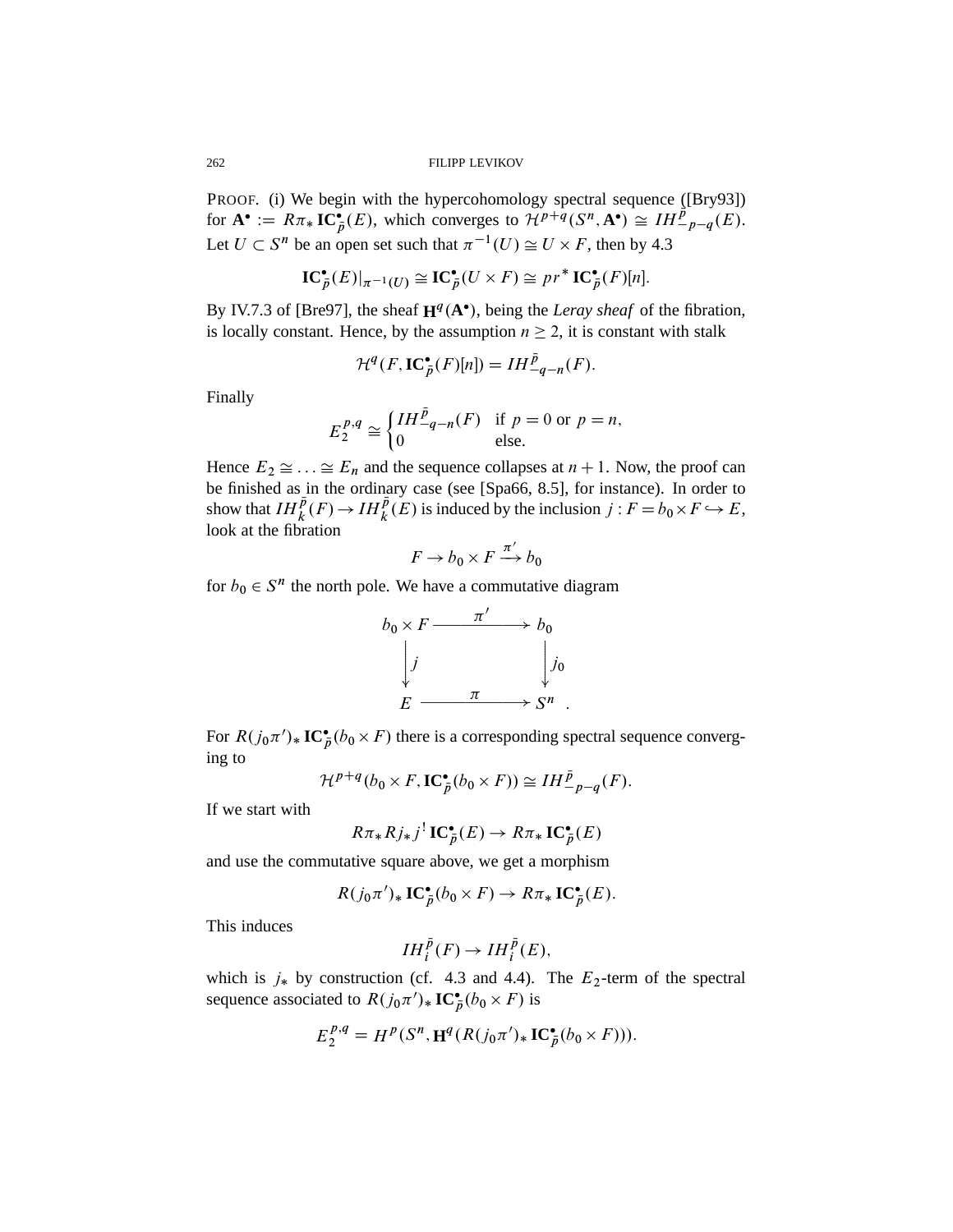Since here  $j_{0*}$  is just extension by zero the group on the right is isomorphic to  $H^p(b_0, IH^{\bar{p}}(F))$ . For both sequences, the differentials  $E_r^{n,q} \to E_r^{n+r,q-r+1}$ are zero for all  $r \ge 2$ , and so we have epimorphisms  $E_r^{n,q} \to E_{\infty}^{n,q}$ . Finally by the commutative diagram (denoting by ' the terms of the spectral sequence associated to  $R(j_0\pi')_* IC_{\bar{p}}^{\bullet}(b_0 \times F))$ 

$$
E_n^{n,-i-n} \longrightarrow E_{\infty}^{n,-i-n} \longrightarrow \mathcal{H}^q(E, \mathbf{IC}_{\bar{p}}^{\bullet}(E))
$$
\n
$$
\uparrow \qquad \qquad \downarrow \qquad \qquad \downarrow \qquad \qquad \downarrow
$$
\n
$$
E_n^{'n,-i-n} \longrightarrow \Xi \longrightarrow E_{\infty}^{'n,-i-n} \longrightarrow \Xi \longrightarrow \mathcal{H}^q(F, \mathbf{IC}_{\bar{p}}^{\bullet}(F))
$$

we deduce that the upper composition is  $j_*$ , as stated. A very similar argument works for  $IH_{k}^{\bar{p}}(E) \rightarrow IH_{k-n}^{\bar{p}}(F)$ .

(ii) Consider the hypercohomology spectral sequence for the complex  $B^* :=$  $R\pi_!$  **IC**<sup>\*</sup><sub>*p*</sub>(*E*). The main argument is as before. The spectral sequence converges to  $\mathcal{H}^{p+q}(S^n, \mathbf{B}^{\bullet}) = IH_{p-q}^{c\bar{p}}(E)$ . Being the  $q^{th}$  derived functor of  $\pi_!$ , the stalk of the Leray sheaf  $\mathbf{H}^{q}(\mathbf{B}^{\bullet})$  is  $\mathcal{H}_{c}^{q}(F, IC_{\bar{p}}^{\bullet}(E)) \cong IH_{-q-n}^{c\bar{p}}(F)$  (see [Bor84, VI, 2.7], for instance). Hence the  $E_2$ -terms are:

$$
E_2^{0,q} \cong IH_{-q-n}^{c\bar{p}}(F),
$$
  

$$
E_2^{n,q-n+1} \cong IH_{-q-1}^{c\bar{p}}(F).
$$

These yield the second sequence. The proof that the maps involved in this sequence are  $j_*$  and  $j^*$  follows as in (i).

(iii) Again, we use the fact that the hypercohomology spectral sequence is natural with respect to morphisms of sheaves over the base space. For the covariant case, we have to construct

$$
f_*: R\pi'_*\mathbf{IC}^\bullet_{\bar{p}}(E') \to R\pi_*\mathbf{IC}^\bullet_{\bar{p}}(E) \quad \text{or} \quad f_*: R\pi'_! \mathbf{IC}^\bullet_{\bar{p}}(E') \to R\pi_! \mathbf{IC}^\bullet_{\bar{p}}(E),
$$

as the case may be producing morphisms between the terms of the Wang sequences. Then the corresponding maps will commute. Take the adjunction morphism

$$
Rf_!f^! \mathbf{IC}_{\bar{p}}^{\bullet}(E) \to \mathbf{IC}_{\bar{p}}^{\bullet}(E),
$$

apply  $R\pi_*$  and use functoriality. The case of  $IH_*^{c\bar{p}}$  is analogous. Since f is proper, we have  $Rf_1 = Rf_*$ . Observe that when working with intersection homology with compact supports  $f$  need not be proper<sup>4</sup>! In the contravariant case, we proceed as above, using the other adjunction morphism

$$
IC_{\bar{p}}^{\bullet}(E) \to Rf_* f^* IC_{\bar{p}}^{\bullet}(E).
$$

<sup>4</sup>See also the comment at the end of Section 4A.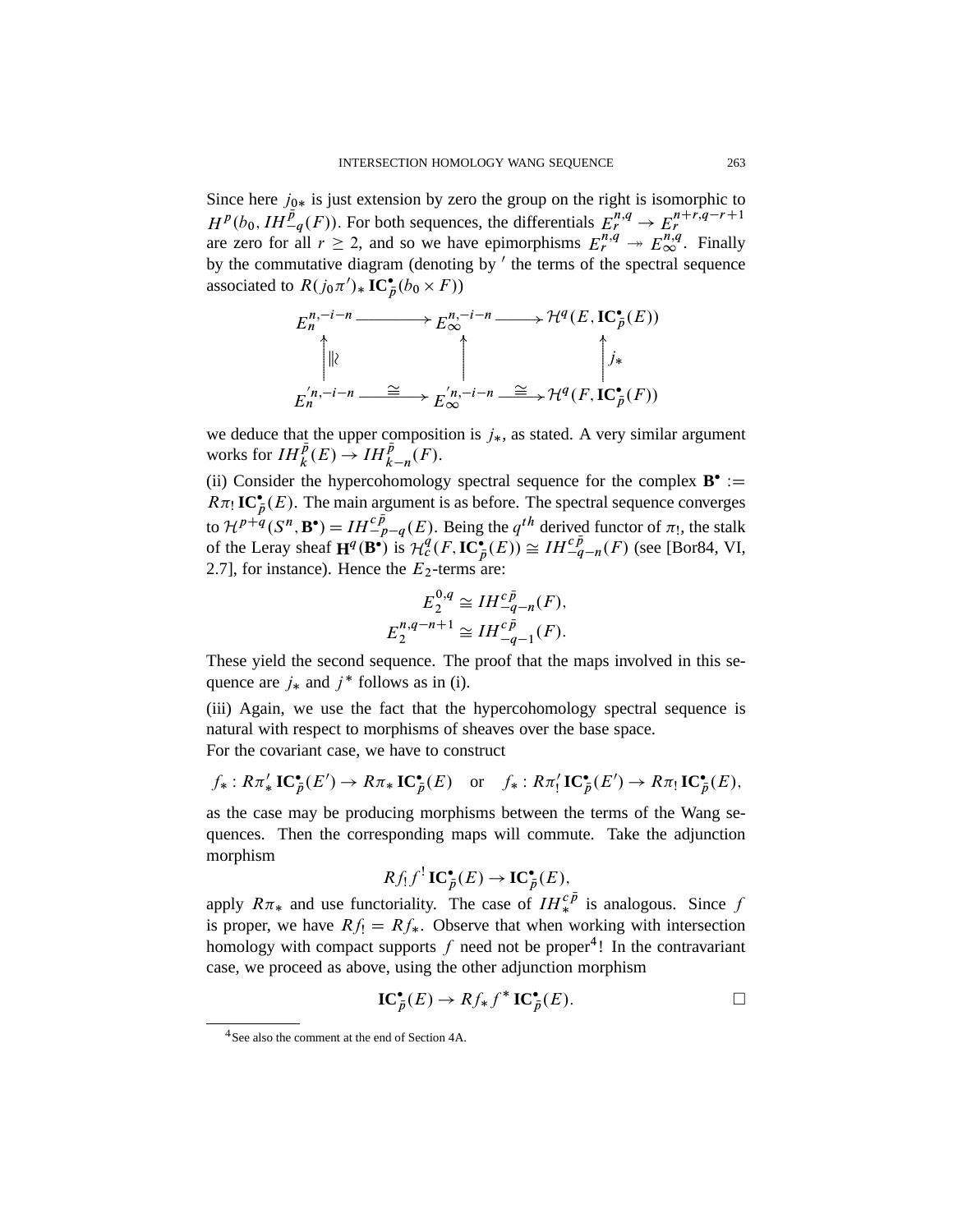Now we are going to use this sequence in a concrete computation.

PROPOSITION 5.2. Let  $F^k \to E \stackrel{\pi}{\to} S^n$  be a locally trivial fibre bundle with F *a topological pseudomanifold, n*  $\geq 2$ , *n* + *k* + 1 *even. Define*  $M := c E \cup_{E} \overline{E}$ , *where*  $\overline{E}$  *is the total space of the induced — meaning that the structure group acts levelwise — fibre bundle*

$$
c F \to \overline{E} \xrightarrow{c(\pi)} S^n.
$$

*Suppose further that the following condition* (S) *is fulfilled for the Wang sequence of* E:

$$
\text{(S)} \qquad \text{the map } j^* : IH_{(n+k+1)/2}^{c\bar{m}}(E) \to IH_{(-n+k+1)/2}^{c\bar{m}}(F) \text{ is surjective.}
$$

*Then*

$$
IH_{(n+k+1)/2}^{c\bar{m}}(M)=0.
$$

PROOF. Throughout the proof, the perversity shall be the lower middle perversity  $\bar{m}$ , unless stated otherwise. Assume for now that  $n = 2b$ ,  $k = 2a - 1$ , with  $a, b \geq 1$ ; and with the cone formula there holds

$$
IH_i^c(\r{c}F) \cong \begin{cases} IH_i^c(F) & \text{if } i < a, \\ 0 & \text{if } i \geq a. \end{cases}
$$

Using the Wang sequence of Proposition 5.1 for  $\mathring{c}F \to \mathring{E} \xrightarrow{\hat{c}(\pi)} S^n$ ,

$$
\cdots \to IH_{a+b}^{c}(\r{c}F) \to IH_{a+b}^{c}(\r{E}) \to IH_{a-b}^{c}(\r{c}F) \to IH_{a+b-1}^{c}(\r{c}F) \to \cdots
$$

we get

$$
IH_{a+b}^{c}(\stackrel{\circ}{E})\cong IH_{a-b}^{c}(F).
$$

For the cone on  $E$ , there is:

$$
IH_i^c(\r{c}E) \cong \begin{cases} IH_i^c(E) \text{if } i < a+b, \\ 0 & \text{if } i \ge a+b. \end{cases}
$$

Now consider the Mayer–Vietoris sequence<sup>5</sup>

$$
\cdots \to IH_{a+b}^{c}(E) \xrightarrow{i_{a+b}} IH_{a+b}^{c}(\r{c}E) \oplus IH_{a+b}^{c}(\r{E}) \to IH_{a+b}^{c}(M) \to \cdots
$$

which reduces to

$$
\cdots \xrightarrow{i_{a+b}} IH_{a-b}^{c}(F) \longrightarrow IH_{a+b}^{c}(M) \longrightarrow
$$

$$
IH_{a+b-1}^{c}(E) \xrightarrow{i_{a+b-1}} IH_{a+b-1}^{c}(E) \oplus IH_{a+b-1}^{c}(\overset{\circ}{E}) \longrightarrow \cdots
$$

<sup>&</sup>lt;sup>5</sup>To avoid pseudomanifolds with boundary, we take the open part  $\dot{\vec{E}}$  of the induced bundle  $\vec{E}$  in the Mayer–Vietoris decomposition.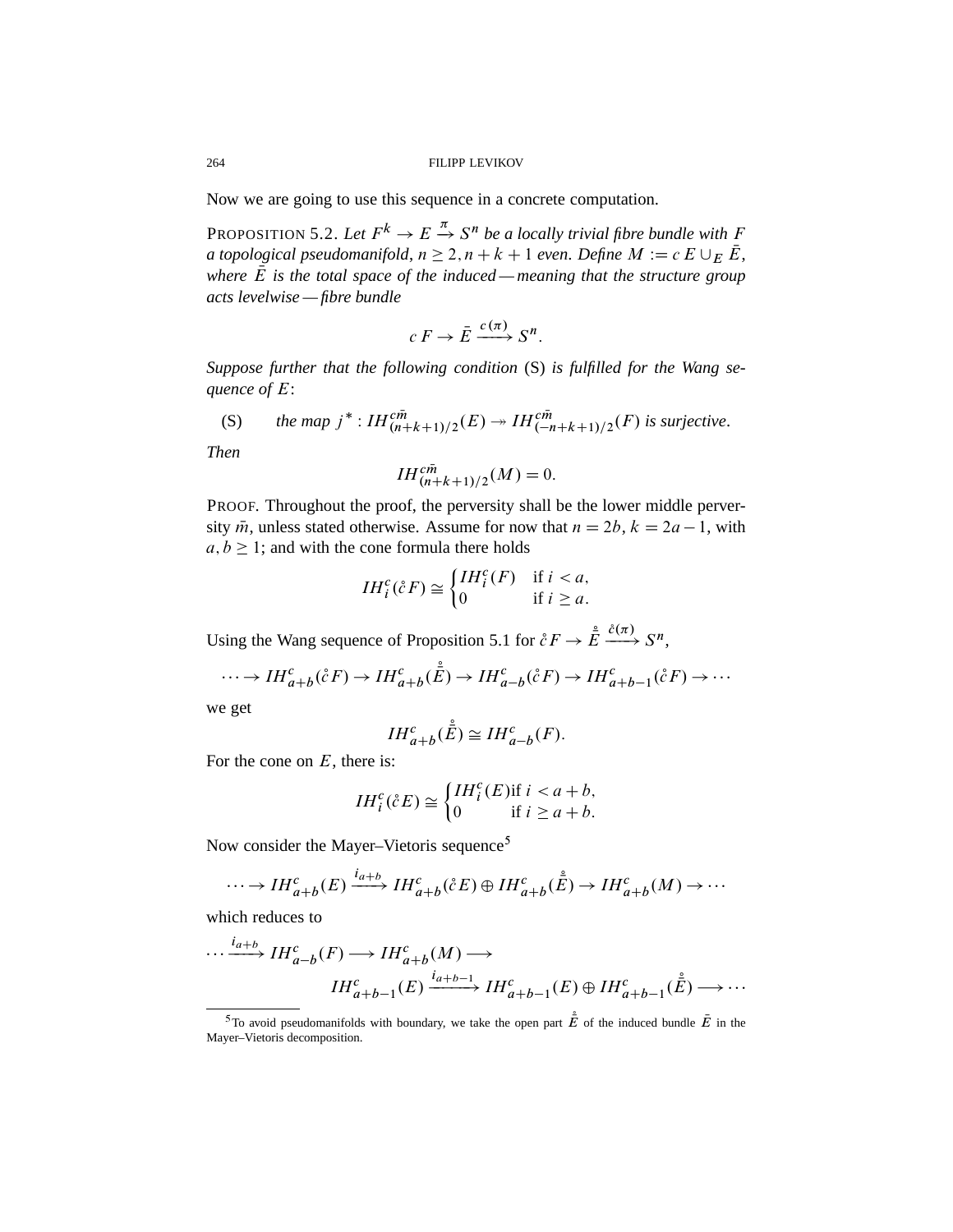The map  $i_{a+b-1}$  is easily seen to be injective and due to (S),  $i_{a+b}$  is surjective. Finally, let  $n = 2b + 1$ ,  $k = 2a$ ,  $a, b \ge 1$ . By the cone formula we have:

$$
IH_i^c(\r{c}E) \cong \begin{cases} IH_i^c(E) & i < a+b+1 \\ 0 & i \ge a+b+1 \end{cases}
$$

and

$$
IH_i^c(\r{c}F) \cong \begin{cases} IH_i^c(F) & i < a+1 \\ 0 & i \ge a+1. \end{cases}
$$

Similarly, the Wang sequence yields

$$
IH_{a+b+1}^{c}(\stackrel{\circ}{E}) \cong IH_{a-b}^{c}(F).
$$

Now, as above the Mayer–Vietoris sequence gives

$$
\xrightarrow{i_{a+b+1}} IH_{a-b}^{c}(F) \to IH_{a+b+1}^{c}(M) \to IH_{a+b}^{c}(E) \xrightarrow{i_{a+b-1}} IH_{a+b}^{c}(E) \oplus IH_{a+b}^{c}(\stackrel{\circ}{E})
$$

where ker  $i_{a+b} = 0$  and  $\text{im } i_{a+b+1} = IH_{a-b}^{c}(F)$  due to (S). Hence,

$$
IH_{a+b+1}^{c}(M) = 0.
$$

COROLLARY 5.3. If M is a Witt space and  $n + k + 1$  is divisible by 4, the  $signature\ \sigma(M)$  *vanishes* (*of course it always vanishes if*  $n+k+1$  *is not divisible by* 4.)

Let us now formulate an important consequence of the observations above:

PROPOSITION 5.4. *Let* X *be a Whitney stratified Witt space of dimension* 4k, with a disjoint union of spheres as the singular locus  $\Sigma = S^{n_1} \cup \cdots \cup S^{n_l}$ . *Assume*  $n_i \geq 2$  *for*  $1 \leq i \leq l$ . Let Y *be the space obtained from* X *by collapsing the spheres*  $S^{n_j}$  *to points*  $y_j$  *and let*  $f: X \to Y$  *be the collapsing map. Given* a fibre bundle neighbourhood of  $S^{n_j}$ , we denote by  $E_j$  the corresponding fibre *bundle with fibre the link of*  $S^{n_j}$ . *If for all*  $1 \leq j \leq l$ ,  $E_j$  *satisfies* (*S*), *the signature of*  $X$  *does not change under*  $f$ *, i.e.,* 

$$
\sigma(X) = \sigma(Y).
$$

PROOF. Because of 4.11, we have

$$
\sigma(X) = \sum_{V \in \mathcal{V}} \sigma(E_{y_V}) \sigma(\bar{V})
$$

where the sum is taken over all strata. When we isolate the contribution of the top stratum, this looks like

$$
= \sum_{y_j} \sigma(E_{y_j} \sigma(\bar{V}) + \sigma(Y).
$$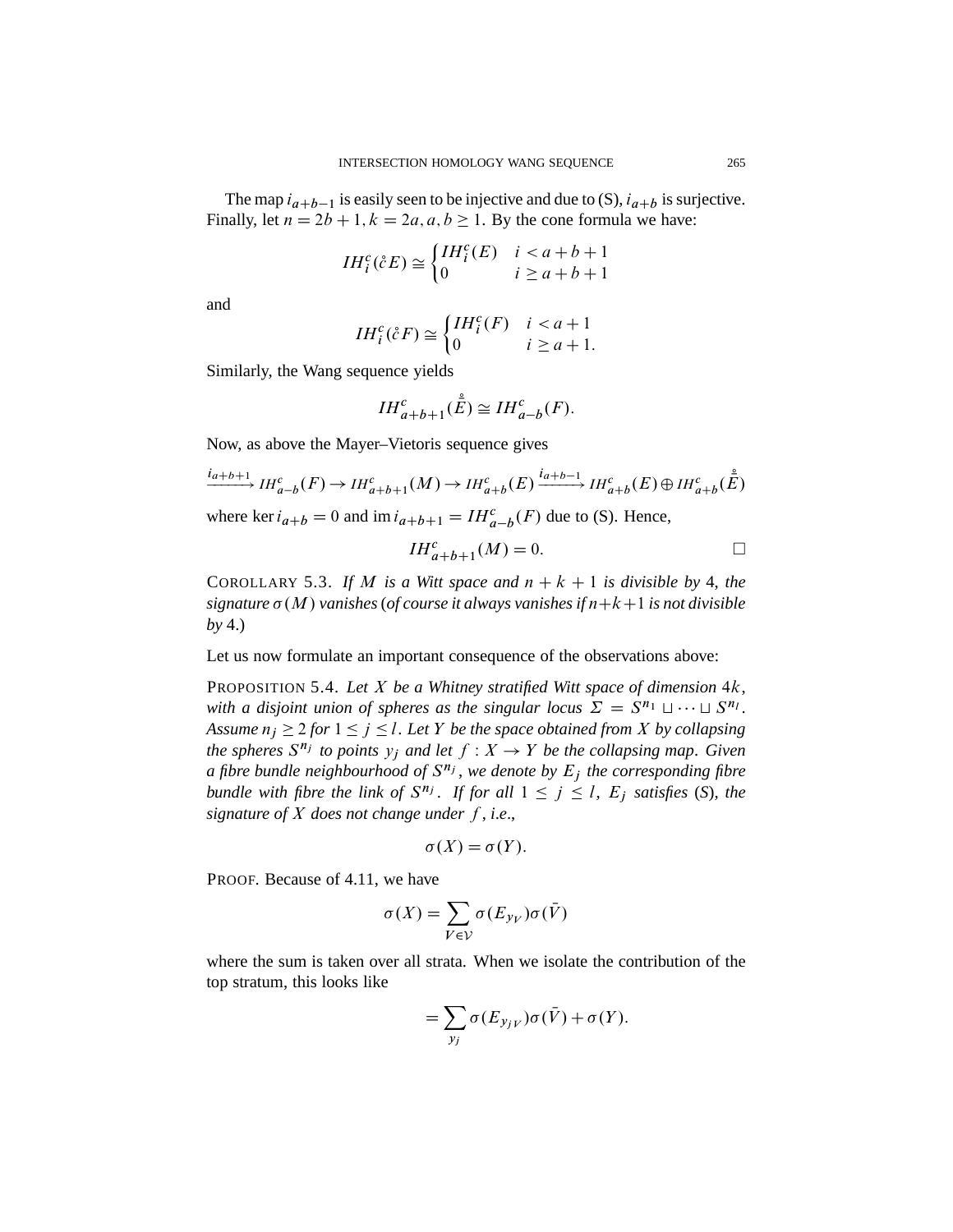The  $E_{y_j}$ , in turn, are of the form M of Proposition 5.2 and since the underlying fibrations satisfy  $(S)$ , the resulting signatures vanish by 5.3.

Similarly for the L-classes we have:

PROPOSITION 5.5. *In the situation above*,

$$
f_*L(X) = L(Y).
$$

The following two examples show, that the introduced condition (S) is indeed fulfilled for certain fibre bundles.

EXAMPLE 5.6. In the setting above let the base sphere be of odd dimension  $n = 2b + 1$ . If we are interested in computing the signature of E, its dimension has to be divisible by 4—otherwise it is trivial anyway. In this case the fibre  $F$ has even dimension  $k = 2a$ , so that  $(k - n + 1)/2$  is odd. Thus, the vanishing of odd dimensional intersection homology of  $F$  would imply (S). See [Roy87] for examples of spaces, for which the intersection homology vanishes in odd degrees.

EXAMPLE 5.7. Let the dimension of the sphere be greater than the dimension of the fibre plus 1, i.e.,  $k + 1 < n$ . Then  $(k - n + 1)/2$  is negative and the corresponding homology group is zero, thereby (S) is fulfilled.

Since we have not studied the intersection pairing on  $M$ , the condition  $(S)$  is clearly only sufficient and not necessary. However, the following "counterexample" to the proposition is a case where (S) does not hold.

EXAMPLE 5.8. Let X be  $\mathbb{C}P^2$  stratified as  $\mathbb{C}P^2 \supset \mathbb{C}P^1 = S^2$  and f be the map, collapsing the 2-sphere to a point. So the target is  $Y = S^4 \supset [S^2]$ . Obviously,  $\sigma(X) \neq \sigma(Y)$ . The link of  $\mathbb{C}P^1$  is a circle and the bundle we have to check (S) for is the Hopf bundle  $S^3 \rightarrow S^2$ . However

$$
H_2(S^3) \to H_0(S^2)
$$

is not onto and (S) fails.

### **6. A new proof**

The application to the signature in the last section suggests a similar approach in the setting of spaces which no longer satisfy the Witt condition, however still posses a signature and  $L$ -classes. The suitable homology groups for defining these invariants are the hypercohomology groups  $\mathcal{H}^i(-;I\mathbb{C}_{\mathcal{L}}^{\bullet})$  of Banagl [Ban02]. In the next section we will establish a Wang-like exact sequence for these groups i.e., for hypercohomology with values in a self-dual sheaf complex arising from a Lagrangian structure along the odd-codimension strata. Compare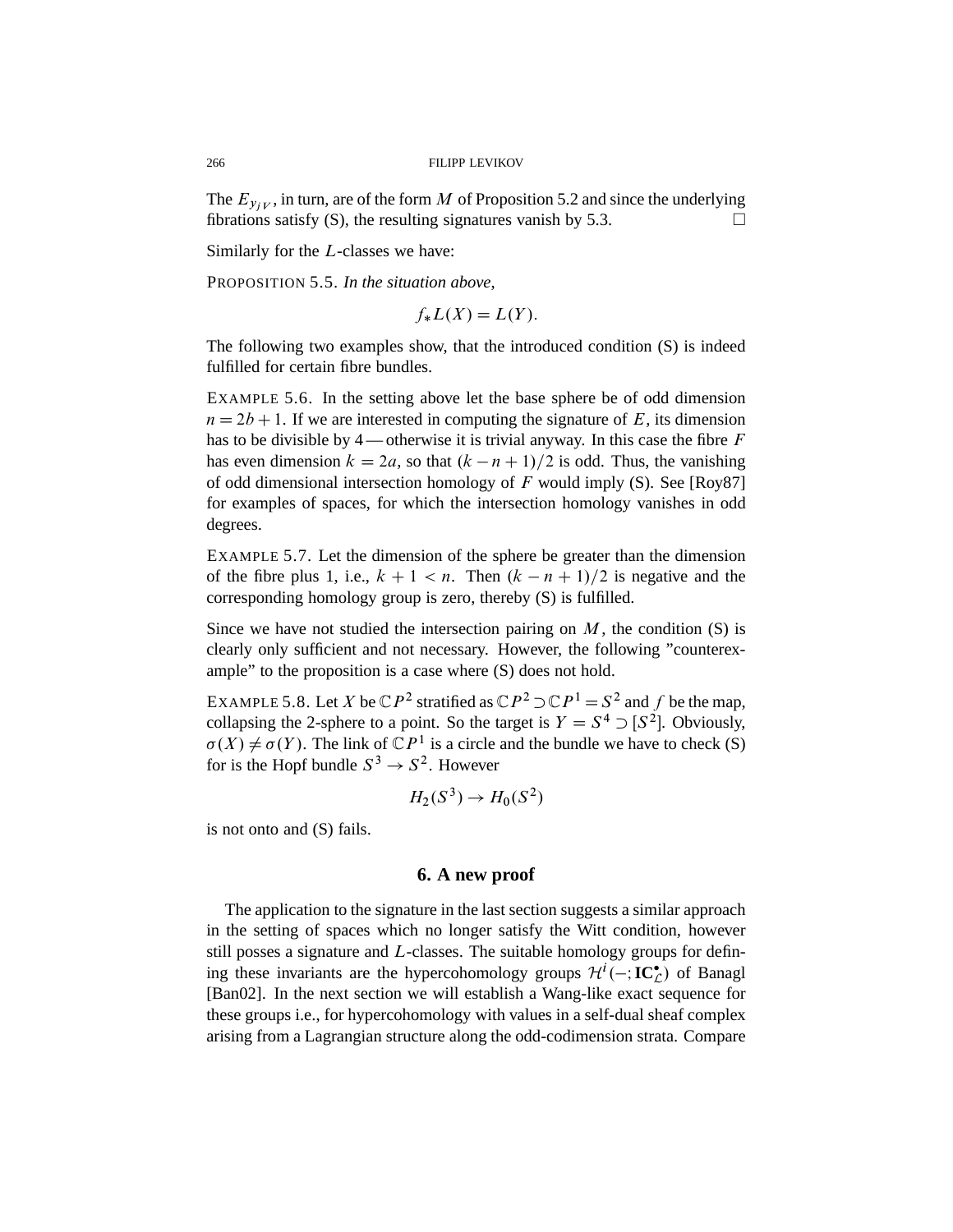also [Ban07] for a concise exposition. The proof will be modeled on another elegant proof of the Wang sequence without the usage of the spectral sequence. This will be demonstrated in the following.

Suspension isomorphisms in intersection homology are very familiar. For the functoriality, however, we would like to have explicit maps realizing these isomorphisms:

LEMMA 6.1 (SUSPENSION ISOMORPHISM). *Let F be a pseudomanifold*. *The inclusion*  $l : F = 0 \times F \hookrightarrow \mathbb{R}^n \times F$  *induces isomorphisms* 

(a) 
$$
l^*: IH_k^{\bar{p}}(\mathbb{R}^n \times F) \to IH_k^{\bar{p}}(F)
$$
,  
(b)  $l_!:IH_k^{c\bar{p}}(F) \to IH_k^{c\bar{p}}(\mathbb{R}^n \times F)$ .

PROOF. (a) Let  $p : \mathbb{R}^n \times F \to F$  be the normally nonsingular projection. By [Bor84, V,3.13]  $Rp_* \circ p^* \simeq$  id, so the adjunction morphism is an isomorphism

$$
\mathbf{IC}_{\bar{p}}^{\bullet}(F) \xrightarrow{\cong} R p_* p^* \mathbf{IC}_{\bar{p}}^{\bullet}(F) \cong R p_* \mathbf{IC}_{\bar{p}}^{\bullet}(\mathbb{R}^n \times F)[-n].
$$

Applying hypercohomology we get

$$
p^*:IH_k^{\bar{p}}(F) \xrightarrow{\cong} IH_{k+n}^{\bar{p}}(\mathbb{R}^n \times F).
$$

Now  $p \circ l = \text{id}$  and hence  $l^* \circ p^* \simeq \text{id}$ . Thereby,  $l^*$  is the inverse of  $p^*$  and the statement follows.

(b) is similar to (a), but uses the fact that  $\mathcal{D}_X \mathcal{D}_X \mathbf{A}^{\bullet} \cong \mathbf{A}^{\bullet}$  for  $\mathbf{A}^{\bullet} \in D_c^b(X)$ , and the duality between  $p^*$  and  $p^!$ . The contract of the contract of  $\Box$ 

PROPOSITION 6.2. Let  $F \longrightarrow E \stackrel{\pi}{\longrightarrow} S^n$  be a stratified bundle with F a topo*logical pseudomanifold*. *Denote by*

$$
j: F = b_0 \times F \hookrightarrow E, \quad i: E \setminus b_0 \times F = U \times F \hookrightarrow E, \quad k: b_1 \times F \hookrightarrow E
$$

*the inclusions, where*  $b_0$  *is the north pole and*  $b_1$  *the south pole. Then there are the following long exact sequences*:

$$
\cdots \longrightarrow IH_{k}^{\bar{p}}(F) \xrightarrow{j_{*}} IH_{k}^{\bar{p}}(E) \xrightarrow{k^{*}} IH_{k-n}^{\bar{p}}(F) \longrightarrow IH_{k-1}^{\bar{p}}(F) \longrightarrow \cdots
$$

$$
\cdots \longrightarrow IH_{k}^{c\bar{p}}(F) \xrightarrow{k_{!}} IH_{k}^{c\bar{p}}(E) \xrightarrow{j^{*}} IH_{k-n}^{\bar{p}}(F) \longrightarrow IH_{k-1}^{c\bar{p}}(F) \longrightarrow \cdots.
$$

PROOF. In the following, trivializations of the fibre bundle  $E$  are always involved. However, for every pseudomanifold  $X, h: X \stackrel{\cong}{\Longrightarrow} X$  implies  $\mathbf{IC}_{\bar{p}}^{\bullet}(X) \cong$  $h_*\mathbf{IC}_{\bar{p}}^{\bullet}(X) \cong h^*\mathbf{IC}_{\bar{p}}^{\bullet}(X)$ . Therefore, for the proof we can suppress them.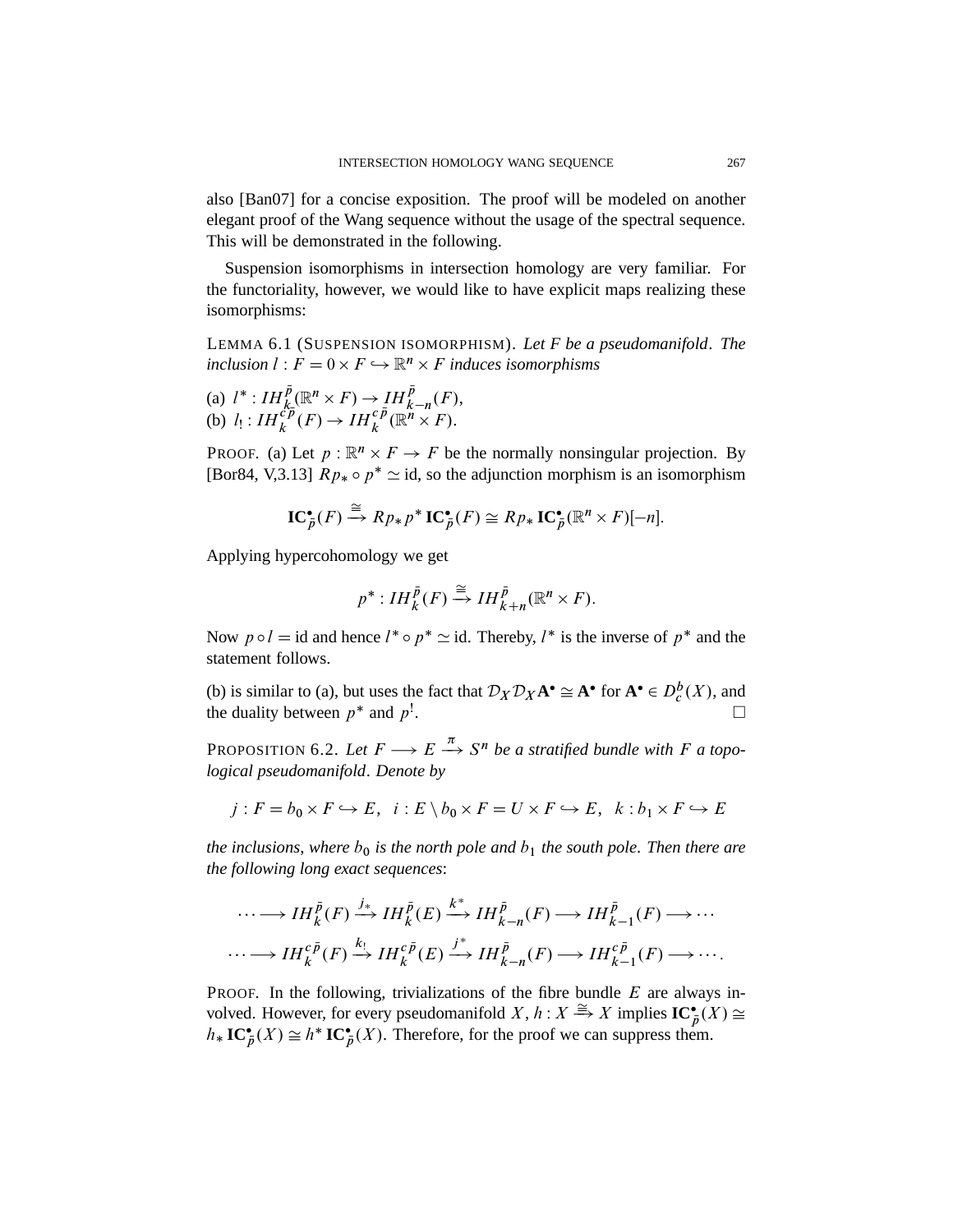We begin with the distinguished triangle



and keeping in mind that  $j^!$  **IC**<sup>\*</sup> $_{\bar{p}}(E) \cong$  **IC**<sup>\*</sup> $_{\bar{p}}(F)$ ,  $i^*$  **IC**<sup>\*</sup> $_{\bar{p}}(E) \cong$  **IC**<sup>\*</sup> $_{\bar{p}}(U \times F)$  we apply hypercohomology to get

$$
\cdots \to IH_{k}^{\bar{p}}(F) \xrightarrow{j_{*}} IH_{k}^{\bar{p}}(E) \xrightarrow{i^{*}} IH_{k}^{\bar{p}}(U\times F) \to \cdots.
$$

The third term is isomorphic to  $IH_{k-n}^{\bar{p}}(F)$  under  $l^*$  by the preceding lemma. However by the commutative triangle



we have  $k^* \simeq l^* \circ i^*$  and the sequence for closed supports is proven.

Now turn to the case of compact supports.<sup>6</sup> Consider the triangle



and apply hypercohomology with compact supports to get

$$
\cdots \to \mathcal{H}_c^{-k}(E;Ri_! \mathbf{IC}_{\bar{p}}^{\bullet}(U \times F)) \xrightarrow{i_!} IH_k^{c\bar{p}}(E) \xrightarrow{j^*} \mathcal{H}_c^{-k}(E;Rj_* \mathbf{IC}_{\bar{p}}^{\bullet}(F)[n]) \to \cdots.
$$

Now  $Rj_* = Rj_!$  as j is a closed inclusion. Hence

$$
\mathcal{H}_c^{-k}(E; Rj_*\mathbf{IC}_{\bar{p}}^{\bullet}(F)[n]) \cong \mathcal{H}_c^{-k}(F; \mathbf{IC}_{\bar{p}}^{\bullet}(F)[n]) \cong IH_{k-n}^{c\bar{p}}(F).
$$

For the first term, we have

$$
\mathcal{H}_c^{-k}(E; Ri_! \mathbf{IC}^{\bullet}_{\bar{p}}(U \times F)) \cong \mathcal{H}_c^{-k}(U \times F; \mathbf{IC}^{\bullet}_{\bar{p}}(U \times F)) \xleftarrow[ \sum_{\cong}^{l_!} IH_k^{c\bar{p}}(F)
$$

and with  $i_! \circ l_! = k_!$  the assertion follows.

<sup>&</sup>lt;sup>6</sup>Recall that for  $f: X \to Y$ ,  $A^{\bullet} \in D_c^b(X)$  and  $Z \subset X$ , we have  $\Gamma_c(Z, f_*A^{\bullet}) \not\cong \Gamma_c(f^{-1}(Z), A^{\bullet})$ . However  $\Gamma_c(Z, f_!A^{\bullet}) \cong \Gamma_c(f^{-1}(Z), A^{\bullet}).$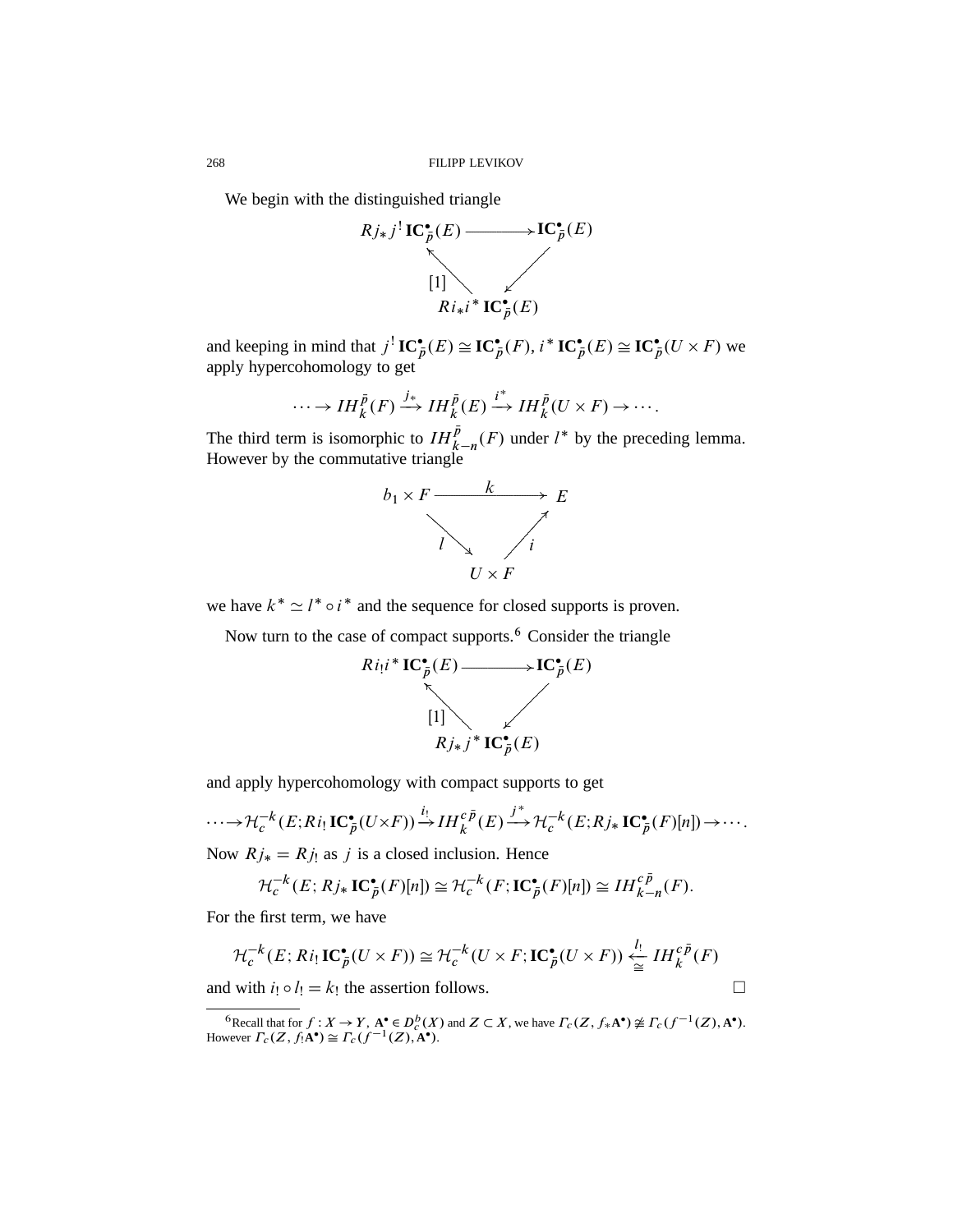### **7. The non-Witt case**

**7A. The category SD(X).** Originally, Goresky and MacPherson defined the signature for spaces with only even-codimensional strata. In [Sie83], Siegel generalizes the definition to Witt spaces. If  $IH_{*}^{\bar{m}}(X) \not\cong IH_{*}^{\bar{n}}(X)$ , there still is a method to define a signature and  $L$ -classes for a pseudomanifold  $X$  compatible with the old definition. In his work [Ban02], Banagl establishes a corresponding framework and decomposition results similar to those of Cappell and Shaneson are presented in further papers. In this section we merely give the definition.

DEFINITION 7.1. Let  $X = X_n \supset \cdots \supset X_0$  be an oriented pseudomanifold with orientation

$$
\mathfrak{o}: \mathbb{D}^\bullet_{U_2} \xrightarrow{\cong} \mathbb{R}_{U_2}[n].
$$

For  $k \ge 2$ , we write  $U_k := X \setminus X_{n-k}$ . Define  $SD(X)$  as the full subcategory of  $D_c^b(X)$  of those  $S^{\bullet} \in D_c^b(X)$  satisfying the following:

- (SD1) Normalization: There is an isomorphism  $v : \mathbb{R}_{U_2}[n] \stackrel{\cong}{\rightarrow} S^{\bullet}|_{U_2}$ .
- (SD2) Lower bound:  $\mathbf{H}^i(\mathbf{S}^{\bullet}) = 0$ , for  $i < -n$ .
- (SD3) Stalk condition for  $\bar{n}$ :  $\mathbf{H}^i(\mathbf{S}^\bullet|_{U_{k+1}}) = 0$ , for  $i > \bar{n}(k) n, k \ge 2$ .
- (SD4) Self-duality: There is an isomorphism  $d : \mathcal{D}_X \mathbf{S}^\bullet[n] \to \mathbf{S}^\bullet$  compatible with the orientation, i.e., such that the square

$$
\mathbb{R}_{U_2}[n] \xrightarrow{\nu} \mathbf{S}^{\bullet}|_{U_2}
$$
\n
$$
\phi \Big| \cong \qquad \qquad \cong \qquad \qquad \mathbb{R}^{\bullet}|_{U_2}
$$
\n
$$
\mathbb{D}_{U_2}^{\bullet} \xrightarrow{\mathcal{D}_X \nu^{-1}[n]} \mathcal{D}_X \mathbf{S}^{\bullet}|_{U_2}[n] \qquad \qquad \text{commutes.}
$$

We refer to [Ban02] for results on this category, especially for the structure theorem, establishing the relation between  $S^{\bullet} \in SD(X)$  and a choice of Lagrangian structures along odd-codimensional strata of X.

REMARK 7.2. If X is a Witt space,  $SD(X)$  consists up to isomorphism only of **IC**<sup>\*</sup> $\overline{m}(X)$ . On the other hand,  $SD(X)$  might be empty — e.g.,  $SD(\Sigma \mathbb{C}P^2) = \emptyset$ .

THEOREM 7.3 [Ban02, Theorem.2.2]. *For*  $S^{\bullet} \in SD(X)$ , *there is a factorization* 

$$
\mathbf{IC}_{\overline{m}}^{\bullet}(X) \xrightarrow{\alpha} \mathbf{S}^{\bullet} \xrightarrow{\beta} \mathbf{IC}_{\overline{n}}^{\bullet}(X),
$$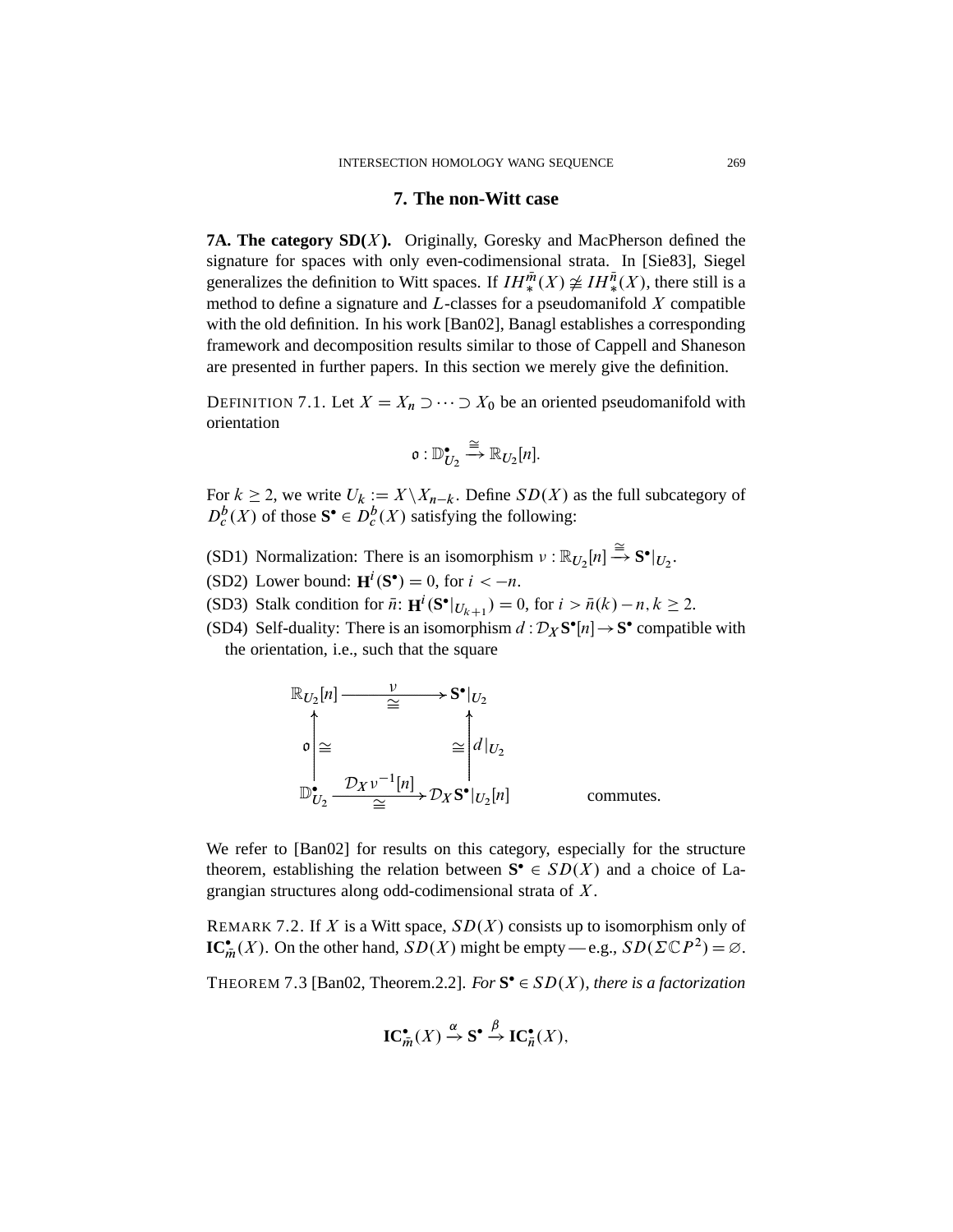*that is compatible with the normalization* (*and is unique with respect to this property*) *and such that*



Thus, an object in  $SD(X)$  is in fact a self-dual interpolation between  $\mathbf{IC}_{\overline{m}}^{\bullet}(X)$ and  $\mathbf{IC}_{\overline{n}}^{\bullet}(X)$ . It is obvious that in the case of X being a Witt space,  $SD(X)$ consists (up to quasi-isomorphism) only of  $\mathbf{IC}_{\bar{m}}^{\bullet}(X)$ .

DEFINITION 7.4. Let  $X^n$  be a closed stratified topological pseudomanifold, not necessarily Witt and  $S^{\bullet} \in SD(X)$ . In case *n* is divisible by 4, define  $\sigma(X^n, S^{\bullet}, d)$ to be the signature on  $\mathcal{H}^{-n/2}(X^n, \mathbf{S}^{\bullet})$  induced by the self-duality of  $\mathbf{S}^{\bullet}$ .

REMARK 7.5. If X happens to be a Witt space,  $\sigma(X^n, S^{\bullet}, d)$  is the usual intersection homology signature due to Theorem 7.3.

Finally, in order to speak of *the* signature of a pseudomanifold (as long as  $SD(X) \neq \emptyset$ , we need the following important result:

THEOREM 7.6 [Ban06, 4.1]. Let  $X<sup>n</sup>$  be an even-dimensional closed oriented *pseudomanifold with*  $SD(X) \neq \emptyset$ . *For*  $(\mathbf{S}_1^{\bullet}, d_1), (\mathbf{S}_2^{\bullet}, d_2) \in SD(X)$  *one has* 

$$
\sigma(X^n, \mathbf{S}_1^{\bullet}, d_1) = \sigma(X^n, \mathbf{S}_2^{\bullet}, d_2).
$$

**7B. Hypercohomology Wang sequence.** Before we deduce the exact sequence for hypercohomology with values in SD-sheaves, we have to determine what the involved complexes of sheaves are going to be. Starting with a SD complex over the total space  $E$  we define a SD complex over the fibre  $F$  in a canonical way. We will need the following little lemma.

LEMMA 7.7. For the inclusion  $j: X^n \times 0 \hookrightarrow X^n \times \mathbb{R}^m$  with associated projection  $p: X^n \times \mathbb{R}^m \to X^n$  we have

$$
j^! \simeq j^*[-m]
$$

*and thereby*

$$
p^! \circ j^! \simeq \text{id}.
$$

PROOF. By [Ban02, Lemma 5.2],  $p^* \circ j^* \simeq id$ . Consequently, using  $p^*[m] \simeq$  $p^!$ ([Ban02, Lemma 4.2, Proof]), we get

$$
j' \simeq j' \circ p^* \circ j^* \simeq j' \circ p' \circ j^*[-m] \simeq (p \circ j)^! \circ j^*[-m] \simeq j^*[-m].
$$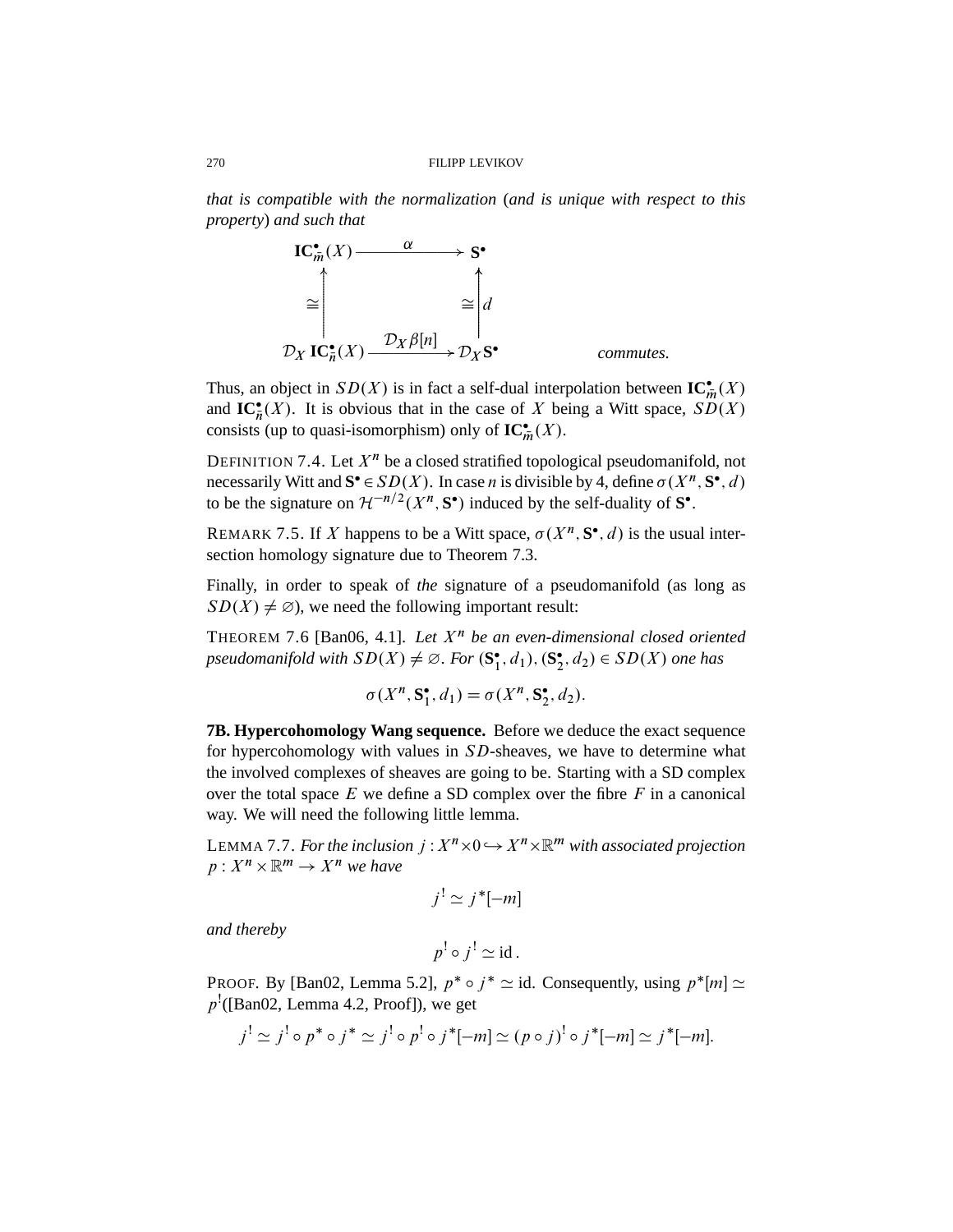The second identity is clear by using  $p^*[m] \simeq p^!$  again.

LEMMA 7.8. Let  $X^n \xrightarrow{j} X^n \times \mathbb{R}^m$  be the standard inclusion. Given  $\mathbf{T}^{\bullet} \in$  $SD(X^n \times \mathbb{R}^m)$ , the complex  $j^!T^{\bullet}$  is in  $SD(X)$ .

PROOF. Looking at the commutative square



one checks that (SD1) is fulfilled because of the functoriality of  $j^!$ . Now using that the inverse image functor  $j^*$  is exact, look at

$$
\mathbf{H}^i(j^!\mathbf{T}^\bullet) \cong \mathbf{H}^i(j^*\mathbf{T}^\bullet[-m]) \cong \mathbf{H}^{i-m}(j^*\mathbf{T}^\bullet) \cong j^* \mathbf{H}^{i-m}(\mathbf{T}^\bullet).
$$

Observe that the last term is zero for  $i - m < -(n + m)$  or  $i < -n$ , and so (SD2) holds. Now let  $i > \bar{n}(k) - (n), k \ge 2$ . We have

$$
\mathbf{H}^i((j^! \mathbf{T}^\bullet)|_{U_{k+1} \cap X}) \cong \mathbf{H}^i((j^* \mathbf{T}^\bullet[-m])|_{U_{k+1} \cap X}) \cong j^* \mathbf{H}^{i-m}(\mathbf{T}^\bullet|_{U_{k+1}}),
$$

where the last term is zero due to  $i - m > \bar{n}(k) - (n + m)$  and hence (SD3) holds as well.

Finally by [Ban07, Proposition 3.4.5] we have an isomorphism

$$
\mathcal{D}_X j^! \mathbf{T}^\bullet[n] \cong j^* \mathcal{D}_{X \times \mathbb{R}^m} \mathbf{T}^\bullet[n] \cong j^! (\mathcal{D}_{X \times \mathbb{R}^m} \mathbf{T}^\bullet[n+m]) \cong j^! \mathbf{T}^\bullet
$$

which is compatible with the orientation, proving  $(SD4)$ .

Let us now return to the original context. We start with the total space  $E$  of a fibre bundle over  $S<sup>n</sup>$  — a topological pseudomanifold of dimension  $k + n$  and a complex  $T^* \in SD(E)$ . Given a trivializing neighbourhood  $U \subset S^n$  of the north pole  $b_0$  resp. the south pole  $b_1$ , the restriction of  $\mathbf{T}^{\bullet}$  to  $\pi^{-1}(U) \cong U \times F$ is clearly in  $SD(U \times F)$  since  $\pi^{-1}(U)$  is open. With the preceding lemma we can now define:

DEFINITION 7.9. Let  $F \to E \to S^n$  be a fibre bundle as above and  $\mathbf{T}^{\bullet} \in SD(E)$ . For  $i = 0, 1$ , we have inclusions

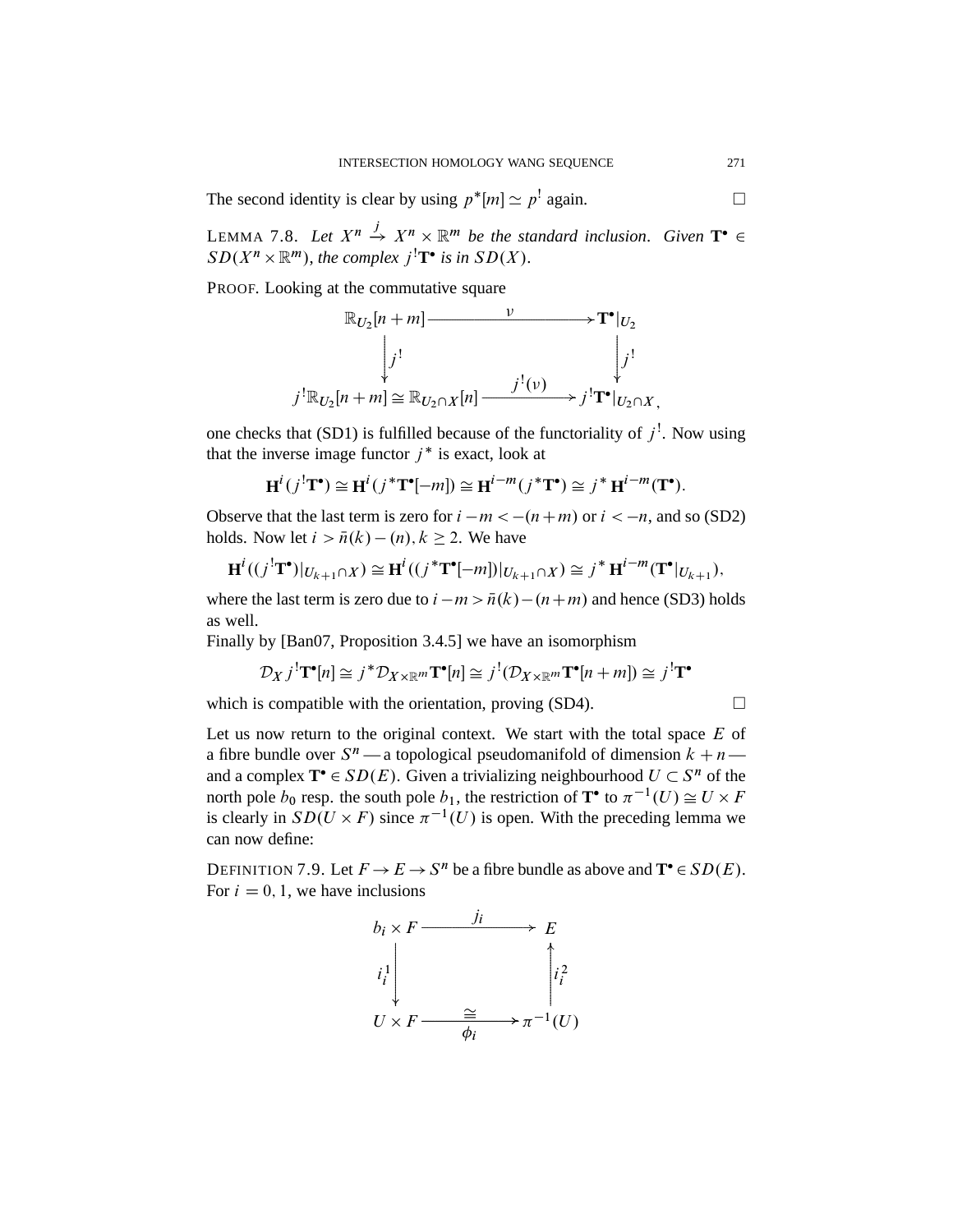where  $j_i$  is defined to be the composition  $i_i^2 \circ \phi_i \circ i_i^1$ .

Set  $\mathbf{S}^{\bullet} := \mathbf{S}_{N}^{\bullet} := j_{0}^{!} \mathbf{T}^{\bullet} \cong i_{0}^{1!}((\phi_{0}^{!} \mathbf{T}^{\bullet})|_{U \times F}) \in SD(F)$ , with  $j_{0}: b_{0} \times F \hookrightarrow$  the inclusion of the north pole fibre for some trivialization  $\phi_0: U \times F \xrightarrow{\cong} \pi^{-1}(U)$ . Define  $S_S^*$  in the same way using the inclusion of the south pole fibre.

In order for **S**<sup>•</sup> to be well defined over  $F = b_i \times F$  with  $b_i \in U_1 \cap U_2$ , we have to make an extra assumption, a kind of homogeneity:

DEFINITION 7.10. We call the structure group  $G$  of a fibre bundle of the form above *adapted to*  $A^{\bullet} \in SD(F)$ , if for all  $h \in G$ ,  $h^{\dagger}A^{\bullet} \cong h^{\ast}A^{\bullet} \cong A^{\bullet}$ .

EXAMPLE 7.11. If F is a Witt space,  $\mathbf{IC}_{\overline{m}}^{\bullet}(F) \in SD(F)$ . For every stratumpreserving automorphism  $h: F \xrightarrow{\cong} F$ , we have  $h^* IC_{\bar{m}}^{\bullet}(F) \cong IC_{\bar{m}}^{\bullet}(F)$ .

REMARK 7.12. Assume  $G$  to be adapted to  $S^{\bullet}$ . What if we are given two trivializing neighbourhoods  $U_1, U_2 \subset S^n$  with  $\phi_i : U_i \times F \to \pi^{-1}(U_i)$ ? We have a commutative diagram

$$
F \xrightarrow{i^2} b_0 \times F \longrightarrow (U_1 \cap U_2) \times F \xrightarrow{\phi_2} f_2
$$
  
\n
$$
h_{21}(b_0) \uparrow \cong f \xrightarrow{i^1} b_0 \times F \longrightarrow (U_1 \cap U_2) \times F \longrightarrow f_1
$$
  
\n
$$
F \xrightarrow{i^1} b_0 \times F \longrightarrow (U_1 \cap U_2) \times F \longrightarrow f_1
$$

where the upper composition is  $j^1$  and the lower composition is  $j^2$ . We have to show that  $(j^1)$ <sup>1</sup> $T^{\bullet} = (j^2)$ <sup>1</sup> $T^{\bullet}$ . Since G is adapted to S<sup>*o*</sup>, the transition function  $h_{21}(b_0)$  preserves **S**<sup>•</sup> and thereby  $(j^1)^! \mathbf{T}^{\bullet} = h_{21}(b_0)^! (j^2)^! \mathbf{T}^{\bullet} \cong (j^2)^! \mathbf{T}^{\bullet}$ .

We will need some form of suspension isomorphism for hypercohomology with values in a SD sheaf.

LEMMA 7.13. Let F be a pseudomanifold and  $S^{\bullet} \in SD(F)$ . Let  $p : \mathbb{R}^n \times F \to F$ *be the projection. The inclusion*  $l : 0 \times F \hookrightarrow \mathbb{R}^n \times F$  *induces the following isomorphisms on hypercohomology*:

- $(a)$  $*:\mathcal{H}^k(\mathbb{R}^n\times F; \mathbf{S}^\bullet) \to \mathcal{H}^{k+n}(F; l^!\mathbf{S}^\bullet)$
- $(b)$  $: \mathcal{H}_c^k(F; l^!\mathbf{S}^\bullet) \to \mathcal{H}_c^k(\mathbb{R}^n \times F; \mathbf{S}^\bullet)$

**PROOF.** Same as for Lemma 6.1, using  $p^* \simeq p^![-n]$  for (a). Note that by [Bor84, V, 3.13]  $R p_* p^* \mathbf{A}^{\bullet} \cong \mathbf{A}^{\bullet}$  for all  $\mathbf{A}^{\bullet} \in D^b(X)$ .

Now we are able to formulate the next proposition and imitate the proof of the Wang sequence given in Section 6.

PROPOSITION 7.14. Let  $F \to E \to S^n$  be a fibre bundle with a suitable struc*ture group G of automorphisms of the pseudomanifold* F, *which is adapted to*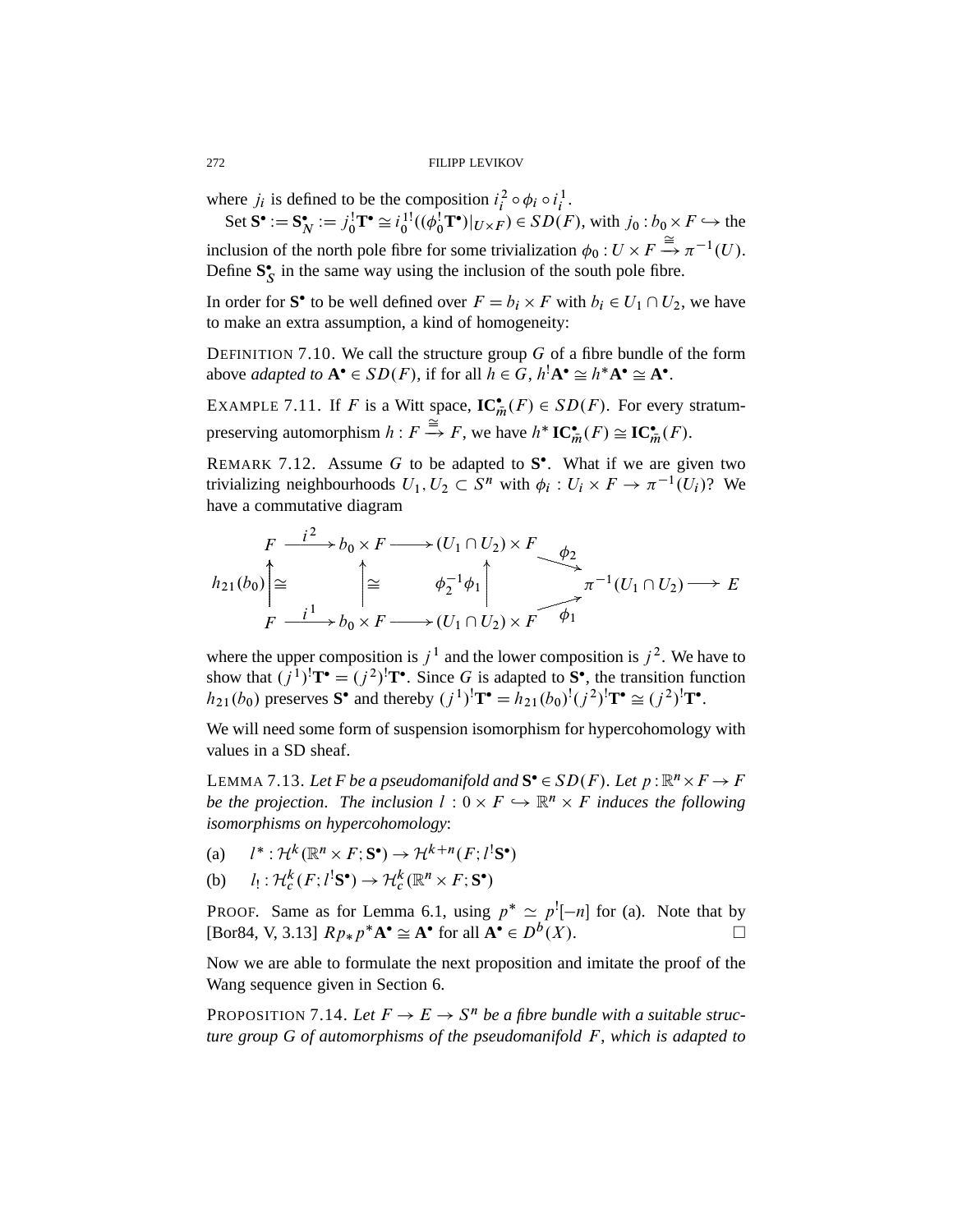$\mathbf{S}_N^{\bullet}$  and  $\mathbf{S}_S^{\bullet}$ . Assume *E* to be canonically stratified. Given  $\mathbf{T}^{\bullet} \in SD(E)$  there *are long exact sequences*

(a) 
$$
\cdots \to \mathcal{H}^k(F; \mathbf{S}^{\bullet}) \to \mathcal{H}^k(E; \mathbf{T}^{\bullet}) \to \mathcal{H}^{k+n}(F; \mathbf{S}^{\bullet}) \to \cdots
$$

(b) 
$$
\cdots \to \mathcal{H}_c^k(F; \mathbf{S}^{\bullet}) \to \mathcal{H}_c^k(E; \mathbf{T}^{\bullet}) \to \mathcal{H}_c^{k+n}(F; \mathbf{S}^{\bullet}) \to \cdots
$$

*where* **S** *is the self-dual sheaf of Definition* 7.9.

PROOF. Due to Remark 7.12 we need not pay attention to different trivializations. Therefore, in the following proof we will not mention them explicitly.

(a) Denote by  $j$  the inclusion of the north pole fibre and by  $i$  the inclusion of the complement  $V \times F$ . We begin with the distinguished triangle

 $\bullet$ 



and apply hypercohomology to get

$$
\cdots \to \mathcal{H}^k(F; j^! \mathbf{T}^{\bullet}) \to \mathcal{H}^k(E; \mathbf{T}^{\bullet}) \to \mathcal{H}^k(V \times F; i^* \mathbf{T}^{\bullet}) \to \cdots.
$$

By construction, we have  $\mathcal{H}^k(F; j^! \mathbf{T}^{\bullet}) \cong \mathcal{H}^k(F; \mathbf{S}^{\bullet})$ . If  $i: V \times F \to E$  denotes the inclusion, then  $i^*T^*$  is again isomorphic to a self-dual complex over the product bundle  $V \times F$  containing the south pole fibre  $b_1 \times F$ . With the inclusion  $j_1 : b_1 \times F \hookrightarrow E$  and using the preceding lemma, we finally get

$$
\mathcal{H}^k(V \times F; i^*\mathbf{T}^{\bullet}) = \mathcal{H}^{k+n}(F; j_1^!\mathbf{T}^{\bullet}) \cong \mathcal{H}^{k+n}(F; \mathbf{S}_{\mathcal{S}}^{\bullet}).
$$

Now choose a trivializing neighbourhood O containing the north pole  $b_0$  and the south pole  $b_1$ . Let  $l_0$  and  $l_1$  be the corresponding inclusions into  $O \times F$ . We have

$$
\mathbf{S}^{\bullet} = j_0^! \mathbf{T}^{\bullet} = l_0^! (\mathbf{T}^{\bullet} |_{O \times F}) \cong l_1^! (\mathbf{T}^{\bullet} |_{O \times F}) \cong j_1^! \mathbf{T}^{\bullet} = \mathbf{S}_{\mathcal{S}}^{\bullet},
$$

where the middle isomorphism holds because G is adapted to  $S_N^*$  and  $S_S^*$ . This completes the proof.

(b) Begin with the triangle



and apply hypercohomology with compact supports to get

$$
\cdots \to \mathcal{H}_c^k(V \times F; i^*\mathbf{T}^{\bullet}) \to \mathcal{H}_c^k(E; \mathbf{T}^{\bullet}) \to \mathcal{H}_c^k(F; j^*\mathbf{T}^{\bullet}) \to \cdots.
$$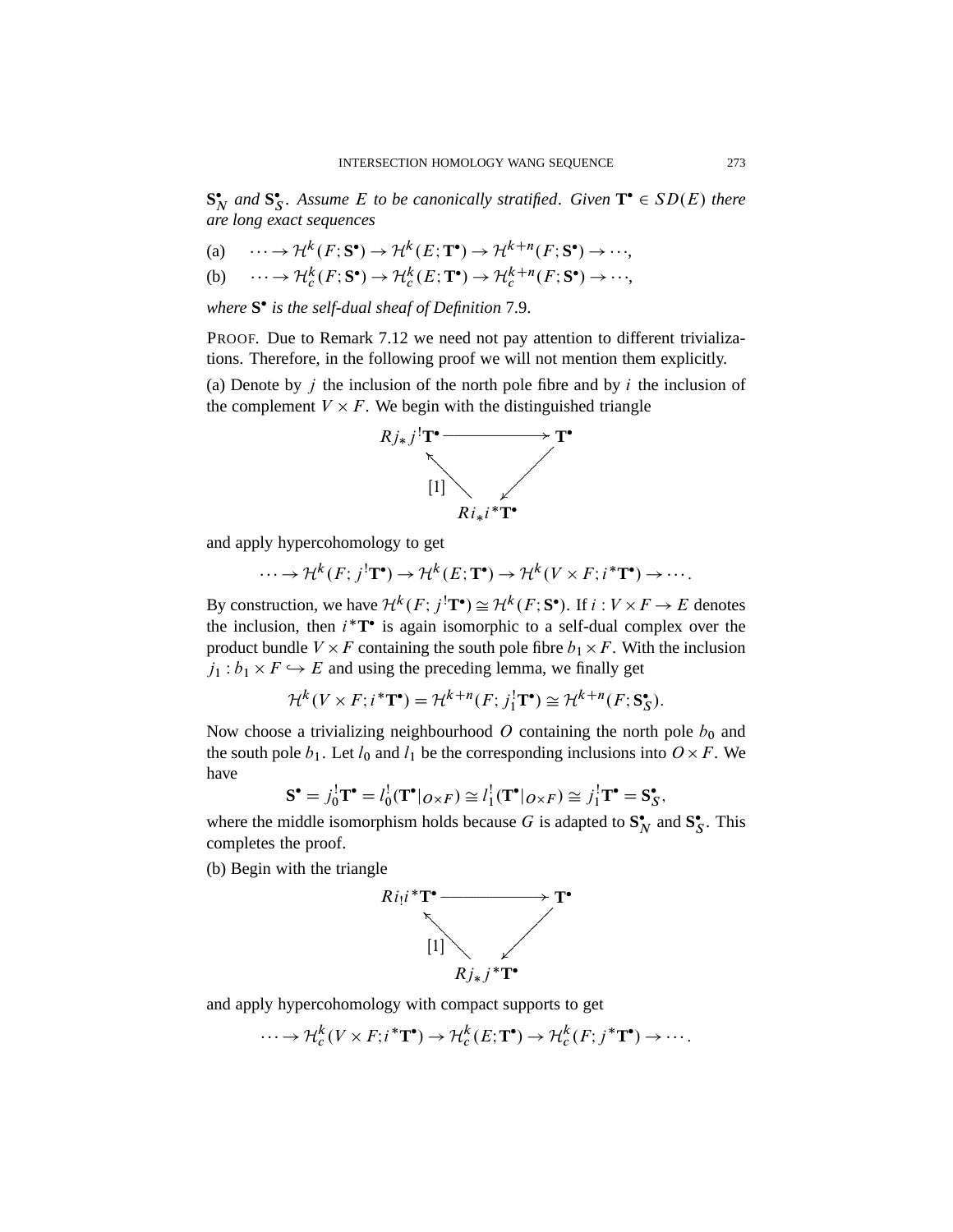Now, using part (b) of the preceding lemma, we identify

$$
\mathcal{H}_c^k(V \times F; i^*\mathbf{T}^\bullet) \cong \mathcal{H}_c^k(F; j_1^! i^*\mathbf{T}^\bullet) \cong \mathcal{H}_c^k(F; \mathbf{S}^\bullet).
$$

And again by using



we obtain

$$
j^{\ast} \mathbf{T}^{\bullet} \cong i_1^{\ast} i_2^{\ast} \mathbf{T}^{\bullet} \cong i_1^! (\mathbf{T}^{\bullet}|_{V \times F})[n] \cong \mathbf{S}^{\bullet}[n].
$$

Hence the third term in the sequence is equal to  $\mathcal{H}_c^k(F; j^*\mathbf{T}^{\bullet}) \cong \mathcal{H}_c^{k+n}(F; \mathbf{S}^{\bullet})$ .<br>The observation  $\mathbf{S}^{\bullet} \cong \mathbf{S}_{\mathbf{S}}^{\bullet}$  holds as before. The observation  $S^{\bullet} \cong S^{\bullet}_{S}$ 

REMARK 7.15. We can still formulate a similar exact sequence even without  $G$ being adapted to  $S_N^*$  and  $S_S^*$  or using the local triviality of the stratifold bundle only. Then, however, the involved  $SD$ -complexes over the fibre may be different and depend on the choice of trivializations:

$$
\cdots \to \mathcal{H}^k(F; \mathbf{S_N^*}) \to \mathcal{H}^k(E; \mathbf{T}^*) \to \mathcal{H}^{k+n}(F; \mathbf{S_S^*}) \to \cdots,
$$

$$
\cdots \to \mathcal{H}_c^k(F; \mathbf{S_S^*}) \to \mathcal{H}_c^k(E; \mathbf{T}^*) \to \mathcal{H}_c^{k+n}(F; \mathbf{S_N^*}) \to \cdots.
$$

### **8. Novikov additivity and collapsing of spheres**

In [Sie83], Siegel generalizes the classical Novikov additivity of the signature for manifolds to pseudomanifolds satisfying the Witt condition. We want to make a further step forward by dropping the Witt condition in certain cases.<sup>7</sup>

PROPOSITION 8.1. Let  $X = X_{2n} \supset X_{2n-k} \supset \emptyset$ ,  $k \ge 2$ , *be a Whitney stratified compact pseudomanifold with*  $SD(X) \neq \emptyset$ . *Given subspaces*  $M, E, T \subset X$ *with*  $T$  *a closed neighbourhood of*  $X_{2n-k}$ *, such that* 

- (1)  $X = M \cup T$ ,
- (2)  $M \cap T = E$ ,

(3) E *has a collar in* T , *and*

(4)  $(M, E)$  is a compact manifold with boundary.

Define  $X^1 := M \cup_E c(E)$  and  $X^2 := T \cup_E c(E)$ . Then we have the identity

$$
\sigma(X) = \sigma(X^1) + \sigma(X^2).
$$

<sup>7</sup>A similar result is given in Theorem 3 of [Hun07]. Thanks to the referee for pointing this out to me.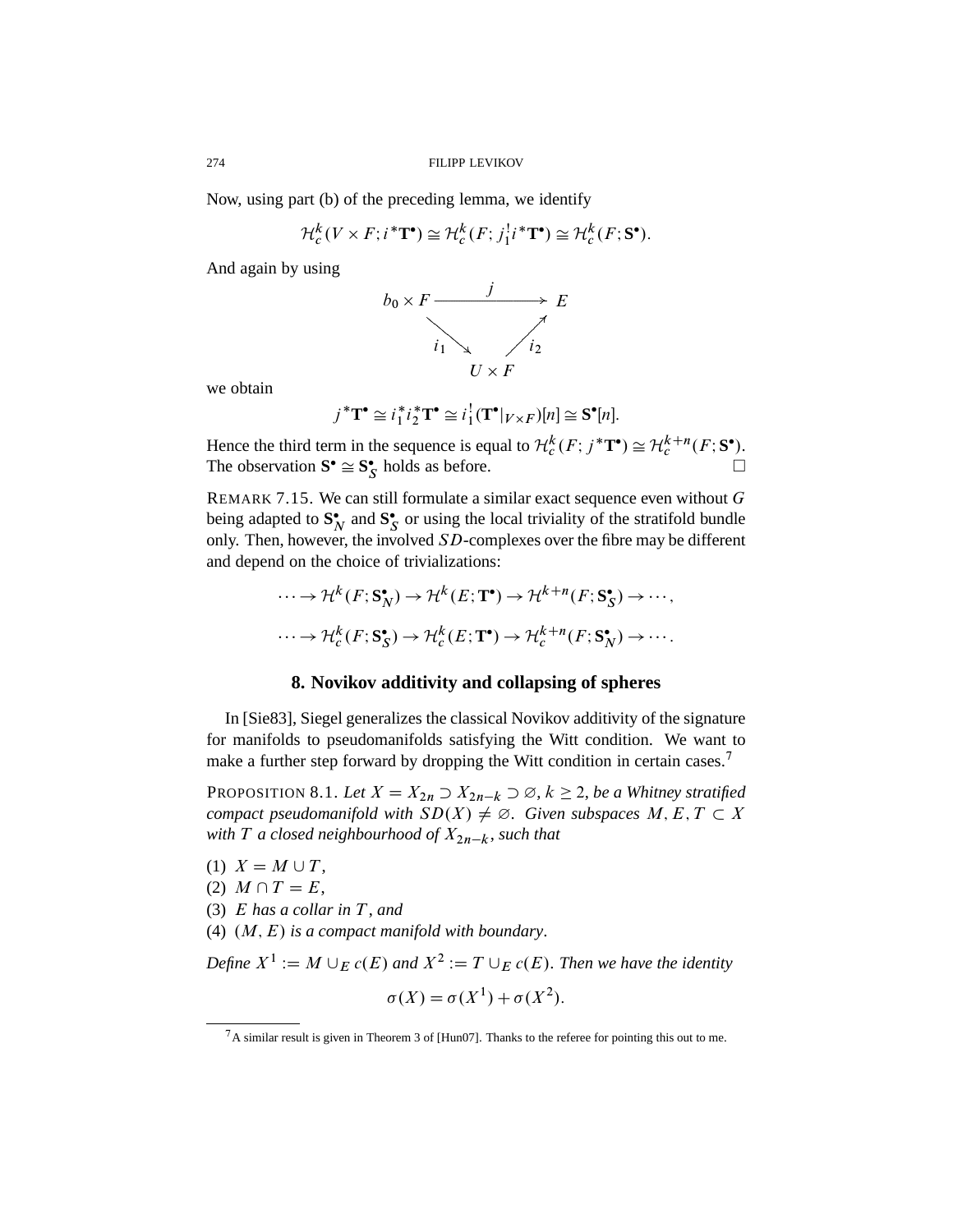PROOF. Once again, consider the formula of Cappell and Shaneson 4.5. Let  $f: X \to Y$  be the map collapsing  $X_{2n-k}$  to a point. The push forward  $Rf_*$ **T**<sup>•</sup> of  $T^{\bullet} \in SD(E)$  is algebraically cobordant to

$$
\mathbf{IC}_{\bar{m}}^{\bullet}(X^1, \mathcal{S}_{f}^{\hat{M}}) \oplus j_{c*} \mathbf{IC}_{\bar{m}}^{\bullet}(\{c\}, \mathcal{S}_{f}^{\{c\}})[n].
$$

Here, c is the conepoint  $f(X_{2n-k})$  and  $j_c$  its inclusion into Y. Since  $S_f^{\hat{M}}$  is constant with rank one, the first term is just equal to  $\mathbf{IC}_{\bar{m}}^{\bullet}(X^1)$ . Let us look at  $(\mathcal{S}^{\{c\}}_{\ell})$  $(f_f^{(c)})_c$ . The link  $L(c)$  of c is E, so we deduce from

$$
E_c = f^{-1}(c L(c)) \cup_E c f^{-1}(L(c)) = X^2
$$

and

$$
E_c \stackrel{i_c}{\hookleftarrow} E_c \setminus \{c\} \cong f^{-1}(c L(c)) \stackrel{\rho_c}{\hookrightarrow} X
$$

(see Section 4B) that  $S^{\bullet}(c)$  is a Deligne extension of  $\rho_c^! S^{\bullet}$  — which is just the restriction of the original self-dual complex. Hence<sup>8</sup>  $S^{\bullet}(c) \in SD(X_2)$ . We have  $(\mathcal{S}_{\ell}^{\{c\}})$  $f_f^{c}$ ) $_c = \mathcal{H}^{-n}(X^2; \mathbf{S}^\bullet(c))$  and consequently

$$
\mathcal{H}^{-n}(Y; j_{c*} \mathbf{IC}_{\bar{m}}^{\bullet}(\{c\}, \mathcal{S}_{f}^{\{c\}})[n]) \cong \mathcal{H}^{-n}(\{c\}; \mathbf{IC}_{\bar{m}}^{\bullet}(\{c\}, \mathcal{S}_{f}^{\{c\}})[n])
$$
  

$$
\cong \mathcal{H}^{-n}(X^{2}; \mathbf{S}^{\bullet}(c)).
$$

Finally, combining these observations and passing to the signature we get

$$
\sigma(X) = \sigma(X, Rf_*(\mathbf{T}^*))
$$
  
=  $\sigma(X^1, \mathbf{IC}_{\bar{m}}^{\bullet}(X^1)) + \sigma(X^2, \mathbf{S}^{\bullet}(c)) = \sigma(X^1) + \sigma(X^2).$ 

Let E be the total space of a fibre bundle over  $S^m$  as before. We investigate, when the middle hypercohomology group  $\mathcal{H}^{-n}(M, \mathbf{S}^{\bullet})$  vanishes for a given complex **S**<sup>•</sup> over a non-Witt  $M := c E \cup_E \overline{E}$  of dimension 2*n*. Since we are only interested in computing the signature, only odd-dimensional spheres are considered here. The strategy is very similar to that of Section 5.

PROPOSITION 8.2. Let  $F^{2a} \to E \stackrel{\pi}{\to} S^{2b+1}$  be a fibre bundle with F a compact *topological pseudomanifold,*  $a \geq 1$ *,*  $b \geq 2$ *. Define*  $M := c E \cup_{E} \overline{E}$ *, where*  $\overline{E}$  *is the total space of the induced fibre bundle*

$$
c F \to \overline{E} \xrightarrow{c(\pi)} S^{2b+1}.
$$

*Given*  $S^{\bullet} \in SD(M)$ , *denote by*  $T^{\bullet}$  *the induced element in*  $SD(E)$  (*compare Section* 7). *Assume that the following condition* (S) *is fulfilled for the hypercohomology Wang sequence of* E:

$$
\mathcal{H}^{-(a+b+1)}(E; \mathbf{T}^{\bullet}) \twoheadrightarrow \mathcal{H}^{-(a-b)}(F; \mathbf{S}_{\mathbf{S}}^{\bullet}) \text{ is surjective,}
$$

<sup>&</sup>lt;sup>8</sup>All the axioms are clearly satisfied. The only "new" stalk to look at is the one at c, but  $\{c\}$  has even codimension and the modified Deligne extension of  $\rho_c^! S^{\bullet}$  explained in 4B ensures that SD1-SD4 remain valid.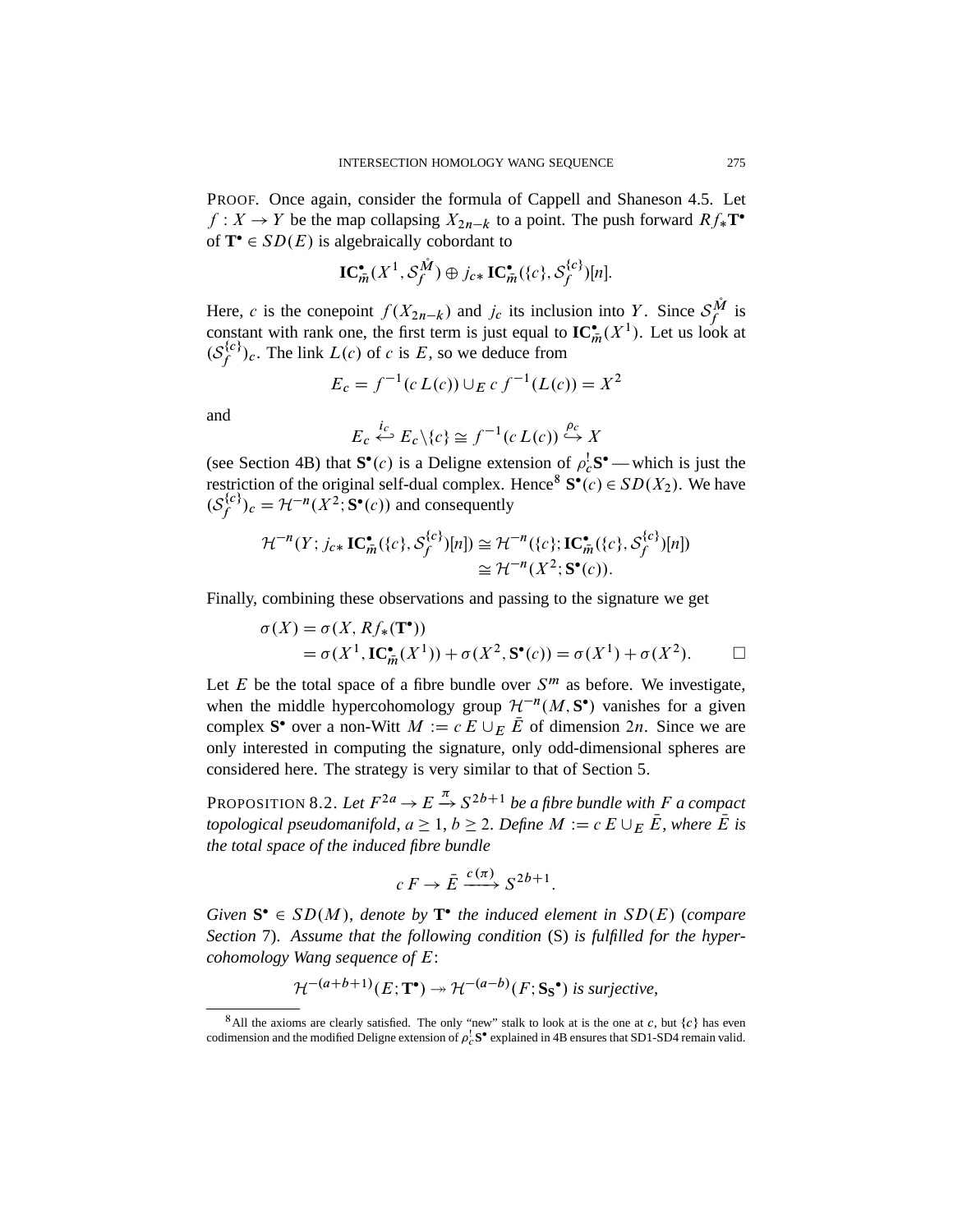*Then*

$$
\mathcal{H}^{-(a+b+1)}(M; \mathbf{S}^{\bullet}) = 0.
$$

We will need the following vanishing lemma for the hypercohomology of the cone.

LEMMA 8.3. Let X be a 2n-dimensional or a  $(2n + 1)$ -dimensional, compact *Witt space such that the signature of the pairing over the middle-dimensional intersection homology vanishes. For*  $S^{\bullet} \in SD(\mathcal{E}X)$ *, we have* 

$$
\mathcal{H}_c^{-i}(\mathring{c}X; \mathbf{S}^\bullet) = 0 \quad \text{for } i \ge n+1.
$$

**PROOF.** Since S<sup>•</sup> is constructible and  $\partial X$  is a distinguished neighbourhood of the conepoint  $c$ , there is (by [Ban07, p. 97], for instance)

$$
\mathcal{H}_c^{-i}(\mathring{c}X; \mathbf{S}^\bullet) = H^{-i}(j_c^! \mathbf{S}^\bullet)
$$

where the latter is the costalk of  $S^{\bullet}$  at c. Because of self-duality, however,  $S^{\bullet}$ satisfies the costalk vanishing condition

$$
H^{-i}(j_c^! \mathbf{S}^{\bullet}) = 0 \text{ for } -i \leq \begin{cases} \bar{m}(2n+1) - \dim \mathring{c}X + 1 = -(n+1), \\ \bar{m}(2n+2) - \dim \mathring{c}X + 1 = -(n+1), \end{cases}
$$

which is equivalent to the statement.  $\Box$ 

PROOF OF PROPOSITION 8.2.. Look at the hypercohomology Wang sequence for  $\mathring{c} F \to \mathring{E} \to S^{2b+1}$ 

$$
\cdots \to \mathcal{H}_c^{-(a+b+1)}(\r c F; \mathbf{U}^{\bullet}) \to \mathcal{H}_c^{-(a+b+1)}(\r E; \mathbf{T}^{\bullet}) \to \mathcal{H}_c^{-(a-b)}(\r c F; \mathbf{U}^{\bullet}) \to \cdots
$$

where  $\mathbf{T}^{\bullet} = \mathbf{S}^{\bullet} |_{\mathring{E}}$  is in  $SD(\mathring{E})$  and  $\mathbf{U}^{\bullet} \in SD(\mathring{E}F)$  is constructed as in 7.9. Since  $b \ge 2$ , we see from the preceding lemma that

$$
\mathcal{H}_c^{-(a+b+1)}(\r c F; \mathbf{U}^{\bullet}) = \mathcal{H}_c^{-(a+b)}(\r c F; \mathbf{U}^{\bullet}) = 0
$$

and hence

$$
\mathcal{H}_c^{-(a+b+1)}(\mathring{E}; \mathbf{T}^{\bullet}) \cong \mathcal{H}_c^{-(a-b)}(\r c F; \mathbf{U}^{\bullet}).
$$

Decompose M into the open subsets  $\stackrel{\circ}{E}$  and  $\stackrel{\circ}{c}E$  with  $\stackrel{\circ}{E} \cap \stackrel{\circ}{c}E = E \times (0, 1)$ . Consider the Mayer–Vietoris hypercohomology sequence (see [Ive86, III.7.5] or [Bre97, II,  $\S 13$ ], for instance)

$$
\cdots \longrightarrow \mathcal{H}_c^{-(a+b+1)}(E \times (0,1); \mathbf{S}^{\bullet}) \xrightarrow{i_{a+b+1}} \mathcal{H}_c^{-(a+b+1)}(\mathring{E}; \mathbf{S}^{\bullet}) \longrightarrow
$$

$$
\mathcal{H}_c^{-(a+b+1)}(M; \mathbf{S}^{\bullet}) \longrightarrow \mathcal{H}_c^{-(a+b)}(E \times (0,1); \mathbf{S}^{\bullet}) \xrightarrow{i_{a+b}} \cdots
$$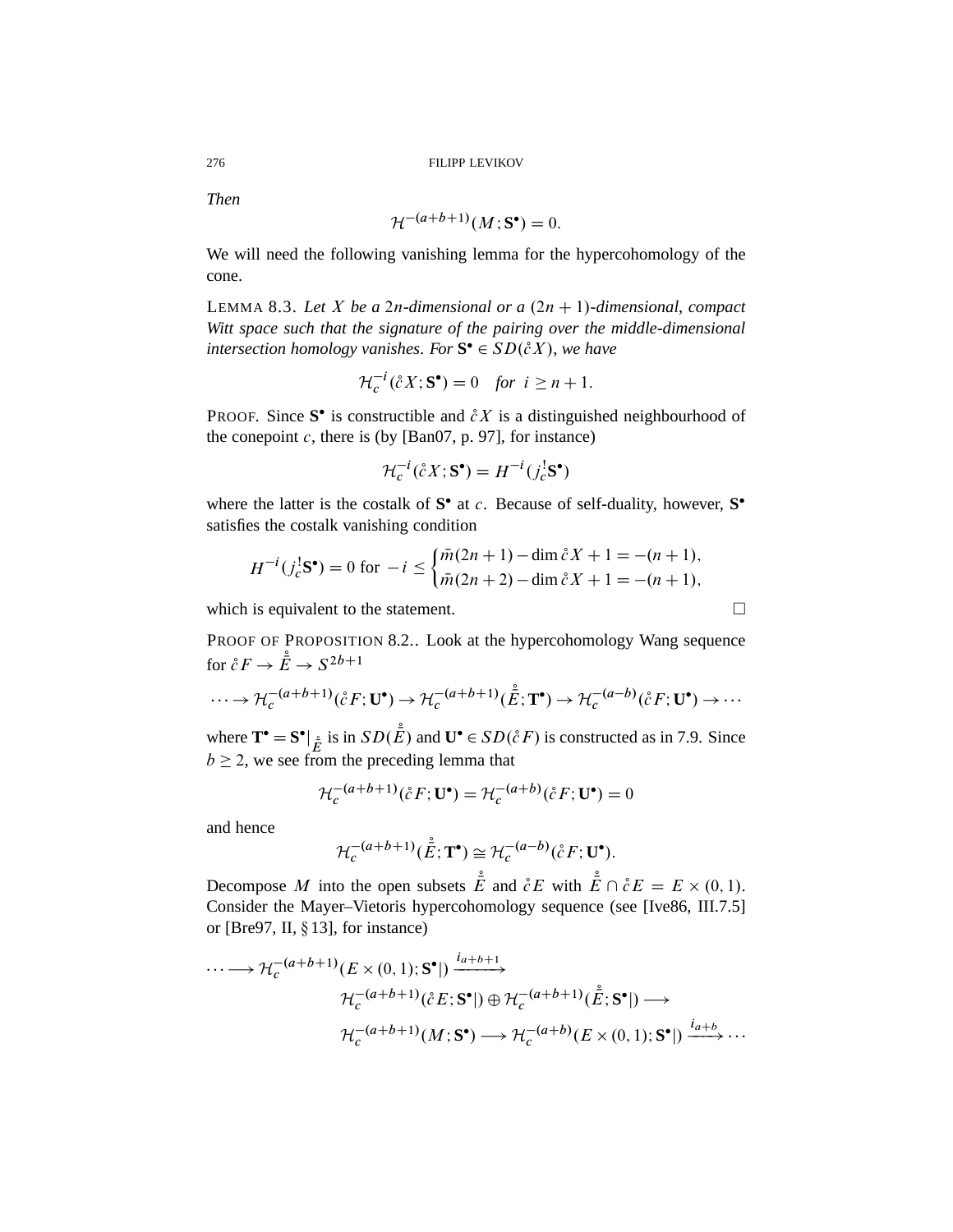Let us first show that  $i_{a+b}$  is injective. We use the following exact sequence for hypercohomology with compact supports (see [Ive86, III.7.7])

$$
\cdots \to \mathcal{H}_c^{-(a+b+1)}(\{c\}; \mathbf{S}^{\bullet}) \to \mathcal{H}_c^{-(a+b)}(\mathring{c}E \setminus \{c\}; \mathbf{S}^{\bullet}) \to \mathcal{H}_c^{-(a+b)}(\mathring{c}E; \mathbf{S}^{\bullet}) \to \cdots
$$

It suffices to show that

$$
\mathcal{H}_c^{-(a+b+1)}(\{c\};\mathbf{S}^\bullet) \cong \mathcal{H}^{-(a+b+1)}(\{c\};\mathbf{S}^\bullet)
$$

vanishes. The latter is isomorphic to  $\mathbf{H}^{-(a+b+1)}(\mathbf{S}_c^{\bullet})$  which is 0 because of (SD3). Due to the preceding lemma  $\mathcal{H}_c^{-(a+b+1)}(\r{c}E; \mathbf{S}^{\bullet})$  is 0. The surjectivity of  $i_{a+b+1}$  follows now from the condition (S) using the naturality of the hypercohomology Wang sequence in completely the same manner as in the proof of Proposition 5.2.  $\Box$ 

REMARK 8.4. As you can see, we have only used the vanishing lemma 8.3, which is valid for every  $S^{\bullet} \in SD(F)$ . Hence, in the proposition, the structure group G need not be adapted.

REMARK 8.5. In the case of a Witt fibre  $F$  the condition  $(S)$  is the one of Section 5. See the examples there, especially 5.6.

COROLLARY 8.6. Let M be as in 8.2. The signature  $\sigma(M)$  of M vanishes.

COROLLARY 8.7. Let X be as in 8.1 such that  $X_{n-k}$  is an odd-dimensional *sphere. Assume E to satisfy* (S). *Then*  $\sigma(X) = \sigma(X^1) = \sigma(M, \partial M)$ , where the *latter is the Novikov signature of* M.

## **Acknowledgements**

The article is based on the author's Diploma thesis at the University of Heidelberg [Lev07] and is motivated by the MSRI workshop on the Topology of Stratified Spaces. I want to express my gratitude to Greg Friedman, Eugénie Hunsicker, Anatoly Libgober and Laurentiu-George Maxim for the organisation of this event, the accompanying support and the opportunity for giving a talk. I am also indebted to my thesis advisor Markus Banagl for his help and advice during the development of the thesis. Last but not least I am grateful to the referee for the careful reading of the preliminary version.

# **References**

[Ban02] M.Banagl, *Extending intersection homology type invariants to non-Witt spaces*, Mem. Amer. Math. Soc. **160** (2002), no. 760.

[Ban06] , *The L-class of non-Witt spaces*, Ann. of Math. **163** (2006), no. 3.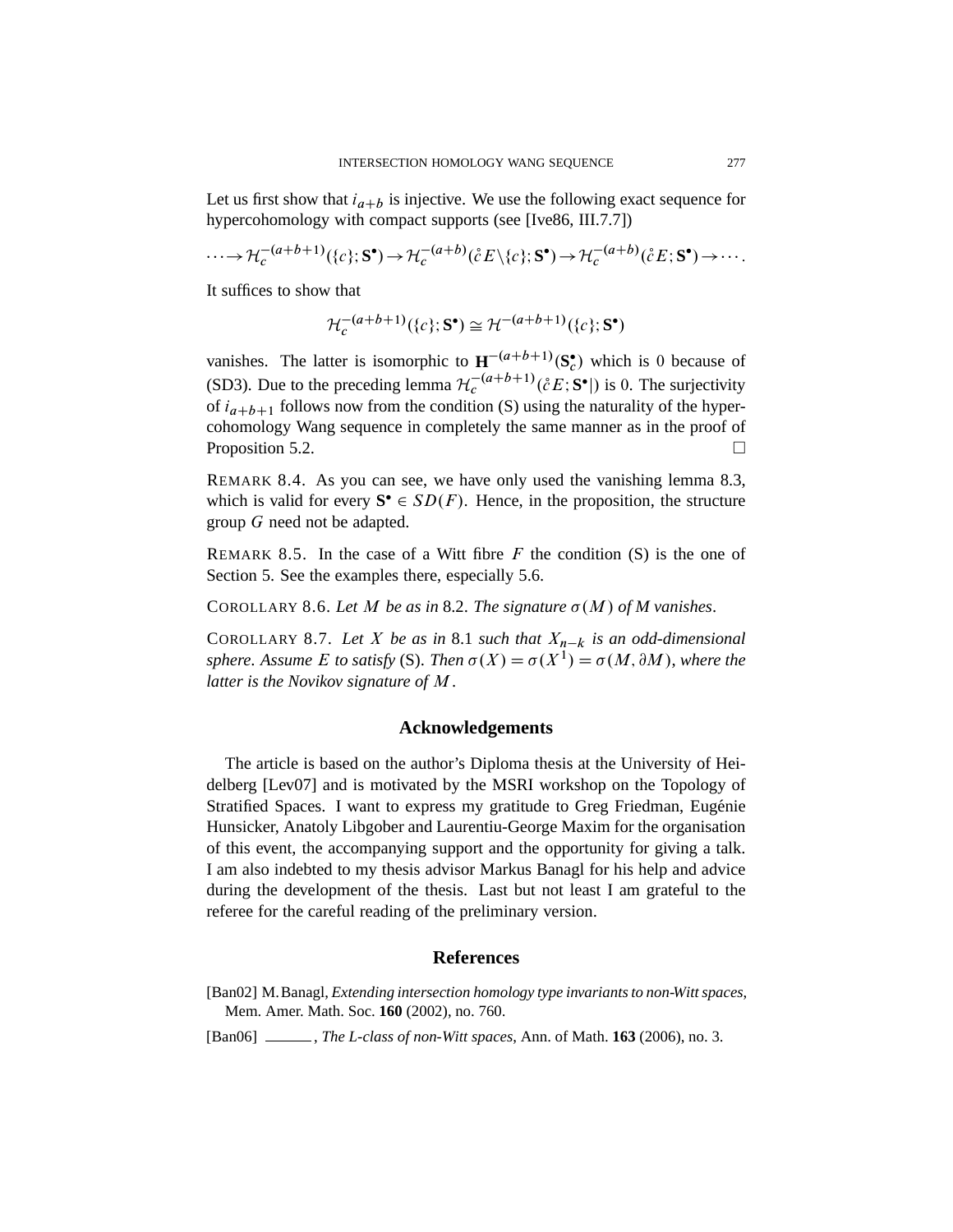- [Ban07] , *Topological invariants of stratified spaces*, Springer Monographs in Mathematics, Springer, 2007.
- [Bor84] A. Borel et al., *Intersection cohomology*, Progr. Math., vol. 50, Birkhäuser, Boston, 1984.
- [Bre97] G. E. Bredon, *Sheaf theory*, second ed., Grad. Texts in Math., vol. 170, Springer, New York, 1997.
- [Bry93] J.-L. Brylinski, *Loop spaces, characteristic classes and geometric quantization*, Progr. Math., vol. 107, Birkhäuser, Boston, 1993.
- [CS91] S. E. Cappell and J. Shaneson, *Stratifiable maps and topological invariants*, J. Amer. Math. Soc. **4** (1991), 521–551.
- [FM81] W. Fulton and R. MacPherson, *Categorical framework for the study of singular spaces*, Mem. Amer. Math. Soc. **31** (1981), no. 243.
- [Fri07] G. Friedman, *Intersection homology of stratified fibrations and neighborhoods*, Adv. Math. **215** (2007), 24–65.
- [GM83] M. Goresky and R. Macpherson, *Intersection homology II*, Invent. Math. **72** (1983), no. 1, 77–129.
- [GM88] M. Goresky and R. MacPherson, *Stratified morse theory*, Ergebnisse der Mathematischen Wissenschaften, vol. 14, Springer, Berlin Heidelberg, 1988.
- [HS91] N. Habegger and L. Saper, *Intersection cohomology of cs-spaces and Zeeman's filtration*, Invent. Math. **105** (1991), no. 2, 247–272.
- [Hud69] J. F. P. Hudson, *Piecewise linear topology*, Mathematics Lecture Notes Series, W. A. Benjamin, New York, 1969.
- [Hun07] E. Hunsicker, *Hodge and signature theorems for a family of manifolds with fibration boundary*, Geom. Top. **11** (2007), 1581–1622.
- [Ive86] B. Iverson, *Cohomology of sheaves*, Universitext, Springer, Berlin, 1986.
- [Kin85] H. King, *Topological invariance of intersection homology without sheaves*, Topology Appl. **20** (1985), 149–160.
- [Lev07] F. Levikov, *Wang sequences in intersection homology*, Diploma Thesis, Universität Heidelberg, 2007.
- [Roy87] J. Roy, *Vanishing of odd-dimensional intersection cohomology*, Math. Z. **195** (1987), 239–253.
- [Sie83] P.H. Siegel, *Witt spaces: A geometric cycle theory for* KO*-homology at odd primes*, American J. Math. **105** (1983), 1067–1105.
- [Spa66] E. Spanier, *Algebraic topology*, McGraw-Hill, New York, 1966.
- [Wan49] H. C. Wang, *The homology groups of fibre bundles over a sphere*, Duke Math. J. **16** (1949), 33–38.